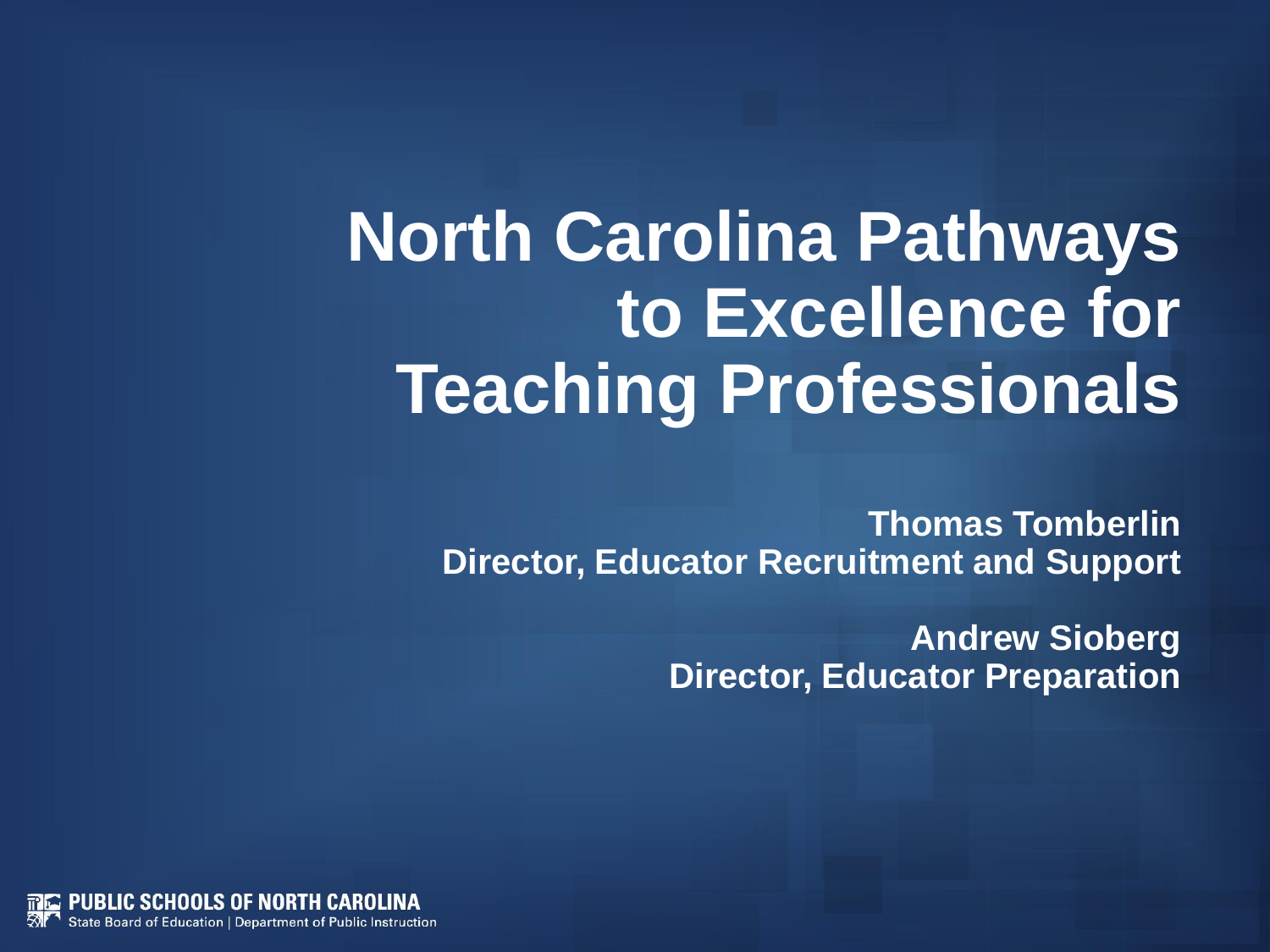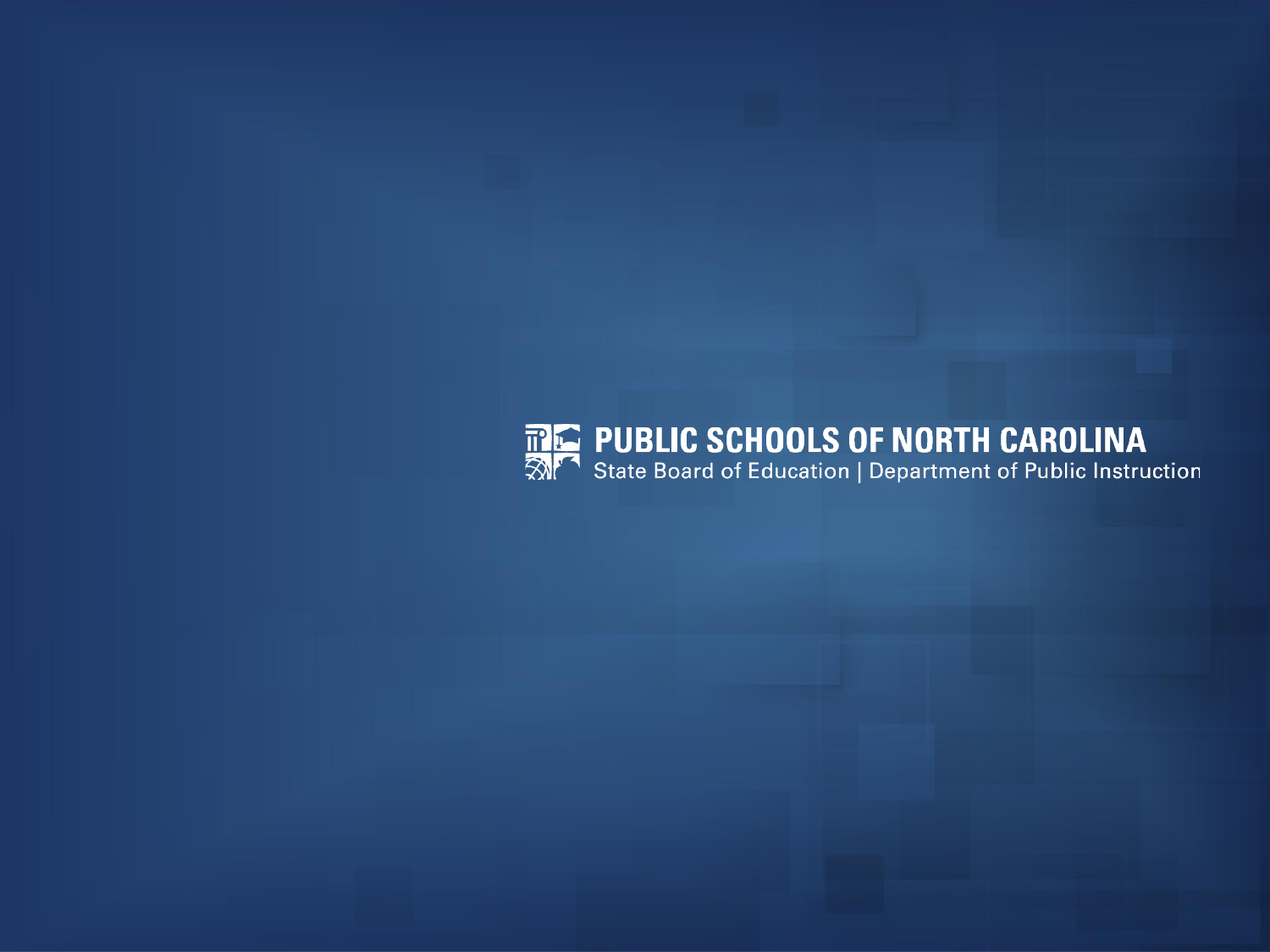# **Framing the Discussion**

- This presentation will examine a more detailed layout of the proposed licensure model provided to the board last winter
	- Focusing on policy implications rather than on implementation
- Four PEPSC Subcommittees made decisions for this model. These decisions have been consolidated into this draft by NCDPI.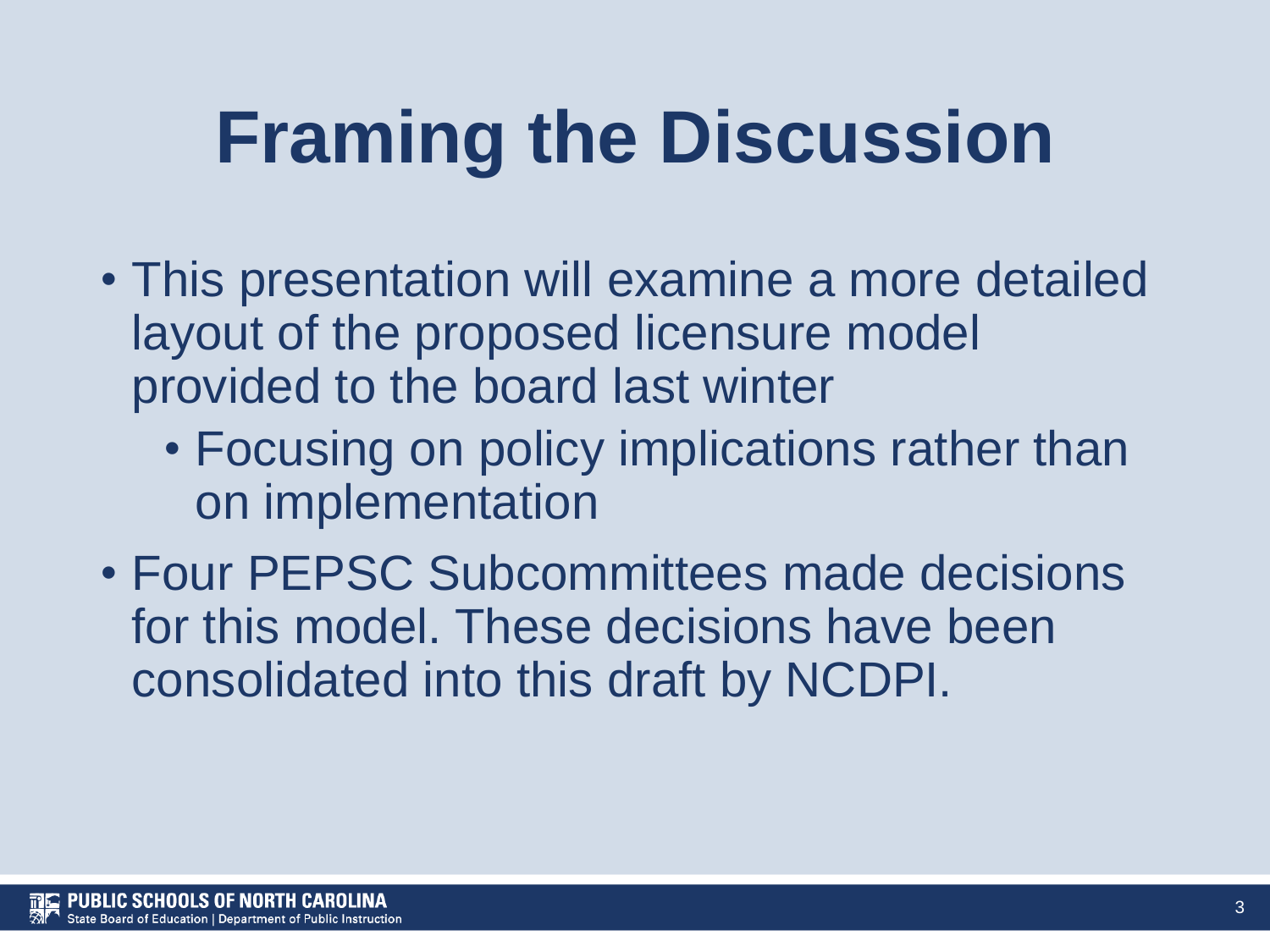# **This is not the final model.**

- This is an example of a model based on the subcommittee work over the past year
- Intended to promote continued development and refinement during upcoming subcommittee meetings
- Intended completion in the coming months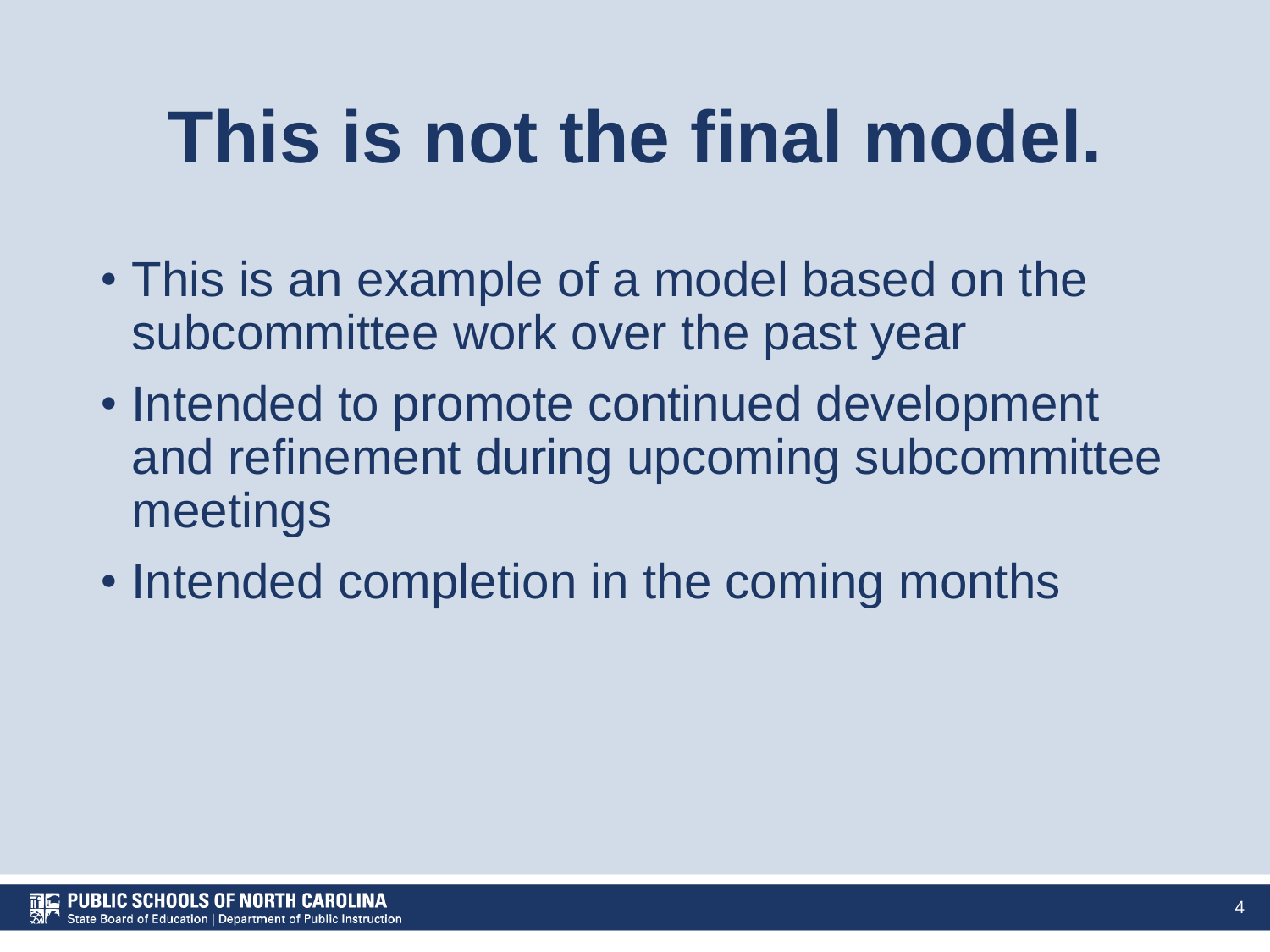### **Subcommittee Members**

**Prep and Entry** Dr. Hank Weddington Ms. Tonya Smith Ms. Ashley Bailey Dr. Donna Thomas Ms. Rae Thompson Ms. Lydia Hedrick Mr. Scott Rhodes Dr. Jennifer Hefner Dr. Tony Jackson Dr. Jennifer Russell Dr. Heather Bower Dr. Sheryl Long Dr. Erin Horne Dr. Diana Lys Dr. Christina O'Connor Dr. Randall Penfield Dr. Lisa Eads Dr. Laura Bilbro-Berry Ms. Leanna Delph Mr. Phil Kirk Dr. Olivia Oxendine Mr. Dayson Pasion Ms. Charrise Hollingsworth Mr. Geoff Coltrane

Dr. Van Dempsey

| Licensure                   |
|-----------------------------|
| Dr. Ann Bullock             |
| Ms. Maureen Stover          |
| Ms. Katherine Joyce         |
| Mr. Robert Ellyson          |
| Ms. Nicole McGhee           |
| Dr. Alvera Lesane           |
| Ms. Lori Stacey             |
| Ms. Virginia Gutierrez      |
| Dr. Connie Locklear         |
| Mr. Oliver Holley           |
| Dr. Kim Creamer             |
| Dr. Chris Godwin            |
| Dr. Amanda Bulliard Maxwell |
| Dr. Vivian Covington        |
| Dr. Brad Smith              |
| Ms. Melissa Tooley          |
| Mr. Andrew Lakis            |
| Mr. Tabari Wallace          |
| Mr. Tom West                |
| Ms. Brenda Berg             |
| Ms. Jill Camnitz            |
| Ms. Kathryn Castelloes      |
| Ms. Sarah Greer Koenig      |
| Dr. Westley Wood            |
| Ms. AJ Hammond              |
| Ms. Deborah Hoffman         |
| Dr. Stephen Gainey          |
| Mr. Dayson Pasion           |
| Ms. Charrise Hollingsworth  |
| Mr. Geoff Coltrane          |
| Ms. Tamika Walker Kelly     |
| Ms. Lee O'Neal              |
| Dr. Christopher Blanton     |

| <b>Advancement and Development</b> |
|------------------------------------|
| Ms. Maureen Stover                 |
| Ms. Tonya Smith                    |
| Ms. Jeanette Owens                 |
| Ms. Felicia Brown                  |
| Dr. Don Phipps                     |
| Dr. Pascal Mubenga                 |
| Dr. Gregory Monroe                 |
| Ms. Sandy Kinzel                   |
| Dr. Alfred Bryant                  |
| Dr. Laura Hart                     |
| Dr. Nancy Ruppert                  |
| Dr. Nakeisha Williams              |
| Dr. Patricia Bricker               |
| Ms. Melissa Tooley                 |
| Ms. Francelia Burwell              |
| Ms. Kisha Clemons                  |
| Ms. Jennifer Brinson               |
| Mr. Mike Martin                    |
| Dr. Angela Quick                   |
| Dr. Jeff McDaris                   |
| Mr. Andrew Lakis                   |
| Mr. Tabari Wallace                 |
| Ms. Jill Camnitz                   |
| Mr. Dayson Pasion                  |
| Mr. Geoff Coltrane                 |
| Ms. Charrise Hollingsworth         |
| Ms. Dee Grissett                   |
| Mr. Steven Gupton                  |
| Dr. Michael Maher                  |
|                                    |

**Budget and Compensation** Dr. Anthony Graham Ms. Wendy Cabral Mr. Dan Swartz Ms. Katie Sunseri Mr. Dean Richardson Ms. Jeanette Owens Dr. Ethan Lenker Dr. Bryan Hassel Dr. Marcie Holland Dr. Stephen Martin Ms. Shawnda Cherry Dr. Bill Griffin Ms. Lori Fox Dr. Myra Cox Dr. Amy Holcombe Dr. Monica Lambert Dr. Jackie Ennis Dr. Ereka Williams Mr. Chad Aldeman Ms. Bernice Sanders Johnson Superintendent Catherine Truitt Mr. Tom West Mr. Tabari Wallace Ms. Brenda Berg Mr. Freebird McKinney Mr. Dayson Pasion Ms. Charrise Hollingsworth Mr. Geoff Coltrane Mr. Julio Morales Dr. Aaron Fleming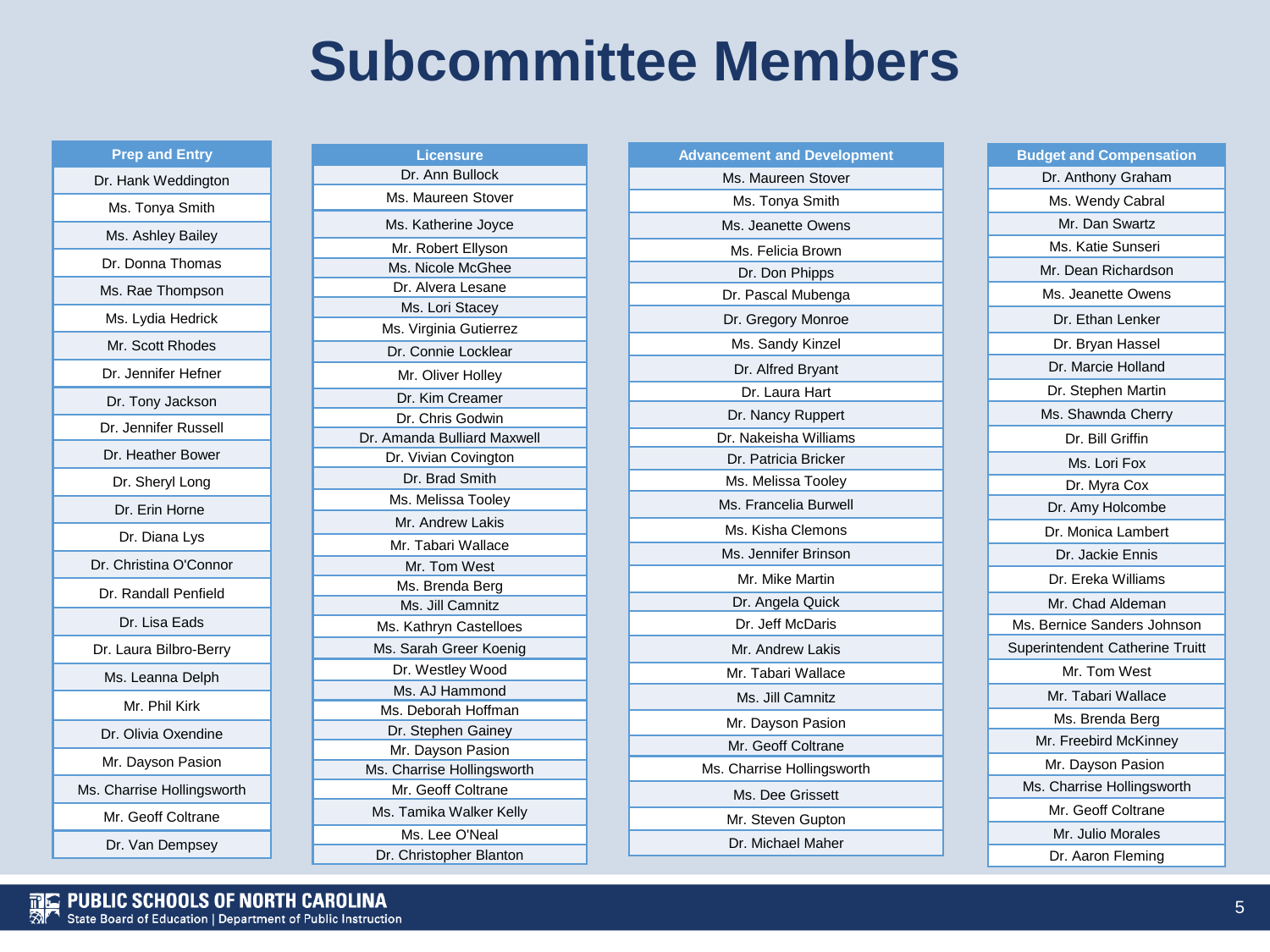# **Timeline of Activity to Date**

- Spring 2019: Human Capital Roundtable convenes
- **EXECT:** Presentation to State Board of Education (SBE) and SBE instructs PEPSC to build model
- March 2021: Subcommittee work begins
	- 56 meetings subcommittee meetings
	- 54 co-chair meetings
- December 2021: NCDPI Staff converts subcommittee recommendations into draft proposal
- March 2022: NCDPI presents sample model to PEPSC
- April 2022: NCDPI presents sample model to SBE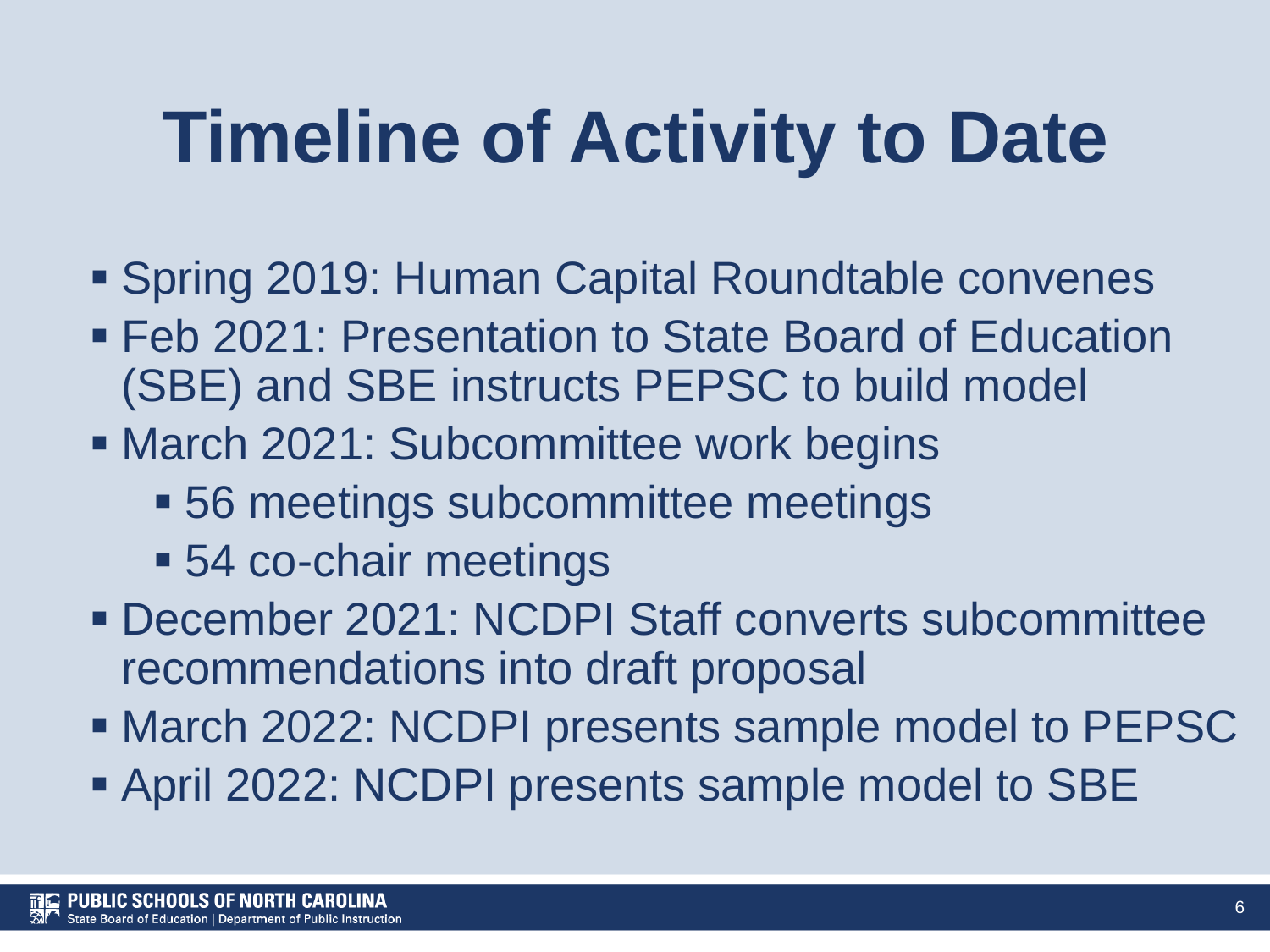### **Comparison of Current and Proposed Licensure Models**

- Stagnant Career Ladder/ No Advancement Targets
- Unclear Entrance and Exit Ramps
- Rigid/Complex/Limited Pathways
- Inhibits Teacher Diversification
- Promotion Anchored by Time

#### **Current System Limitations Proposed System Solutions**

- **Career Ladder with Options to** Advance
- Clear Expectations and Off Ramps
- Flexible/Variable Pathways
- Enables Teacher Diversification
- Promotion Anchored by Outcomes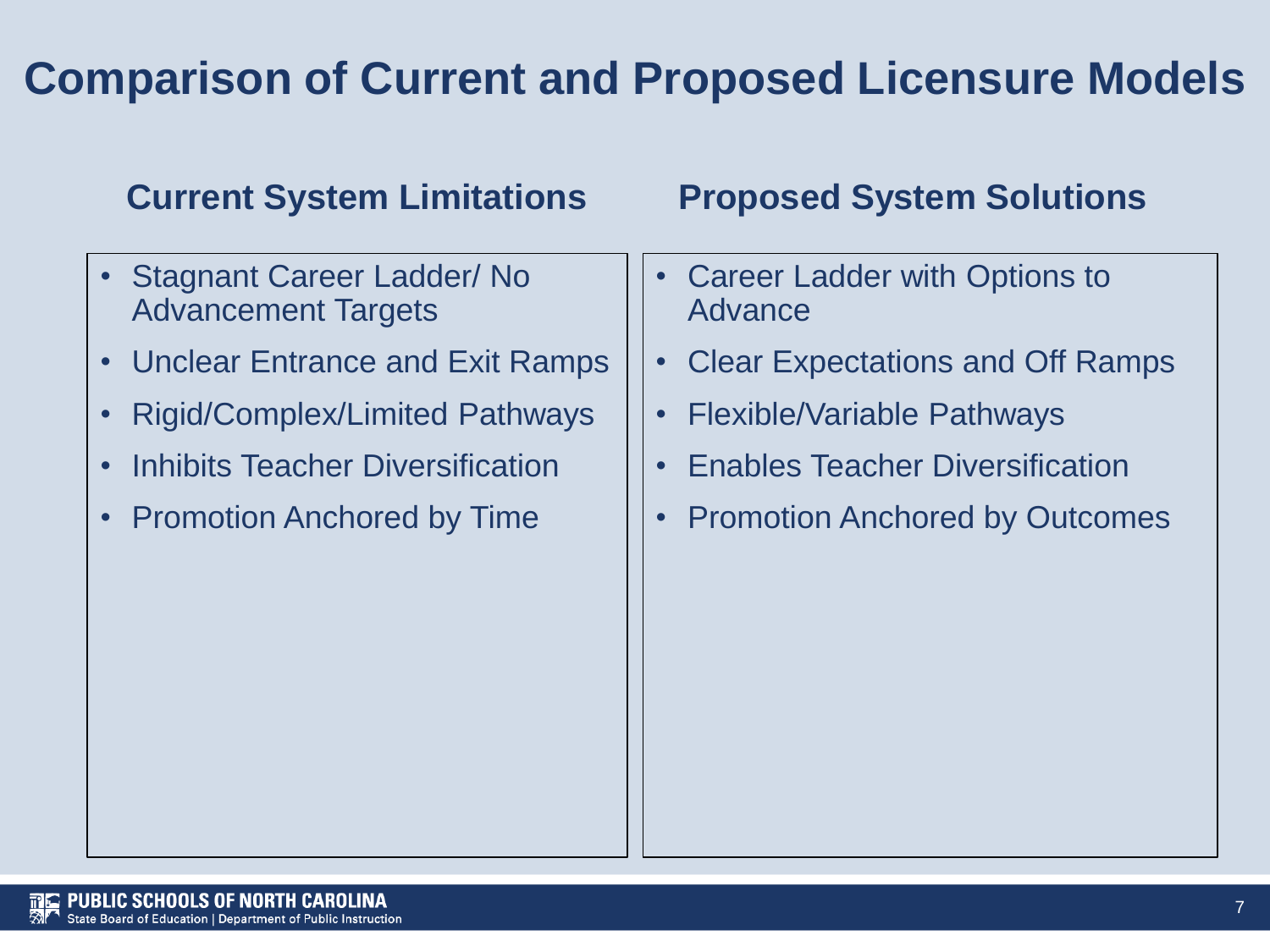

#### **North Carolina Pathways to Excellence for Teaching Professionals**

As with the current state salary structure, districts have the option to supplement the state minimum salaries or give additional bonuses. Successful EPP graduates who pass content and pedagogy requirements at the time of licensure can enter with License 3.

**PUBLIC SCHOOLS OF NORTH CAROLINA** State Board of Education | Department of Public Instruction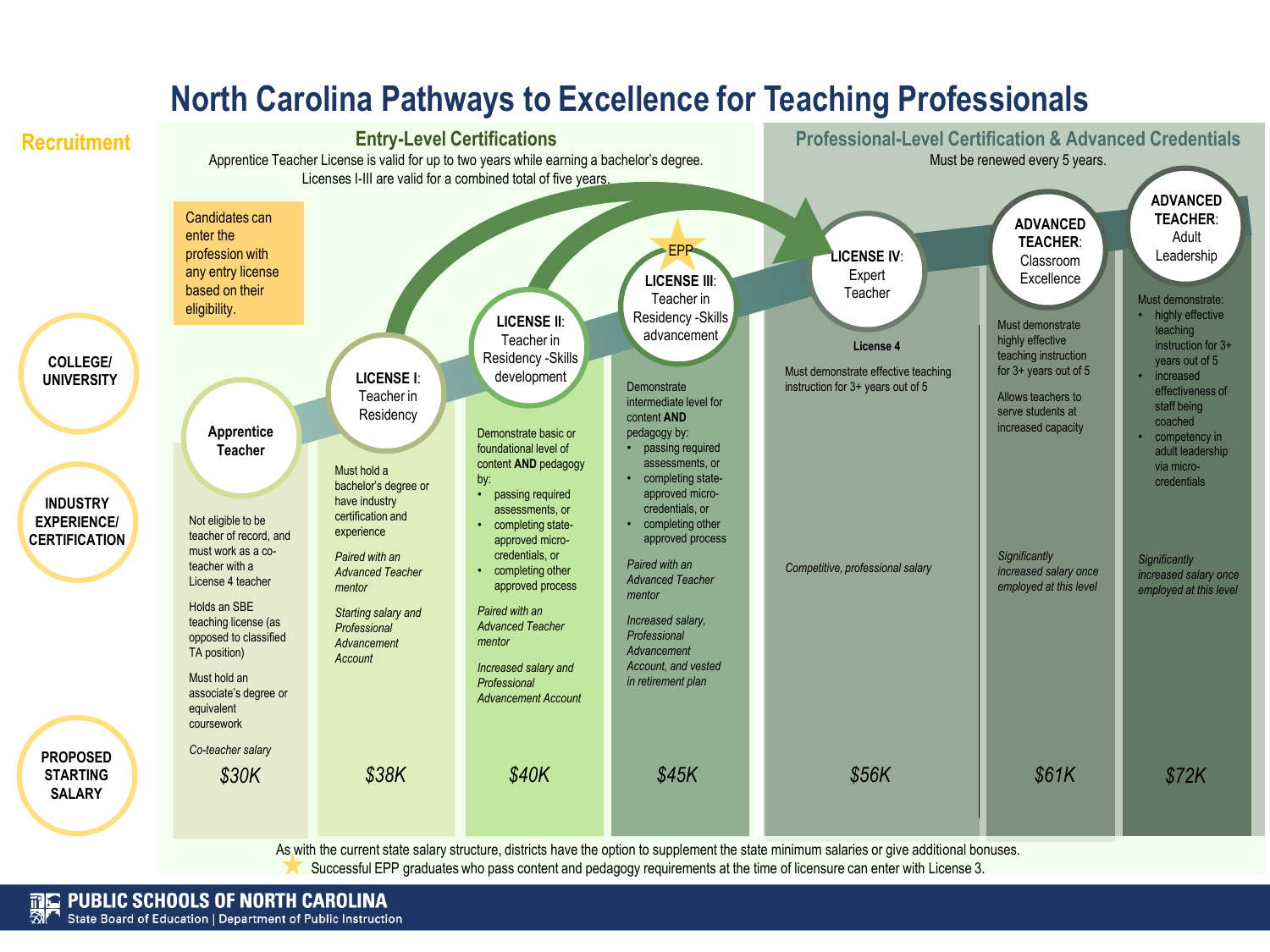#### **Proposed Salary \$30,000 Apprentice Teacher**

- SBE-approved License, not classified
- If candidate does not meet eligibility, classified Teacher's Assistant (TA) position may be leveraged until requirements are met

Requirements:

- Associate's Degree; or,
- 60 credit hours towards a baccalaureate degree; or,
- CTE licensure areas require 3 years of relevant work experience Supports:
- Must work under direct supervision of a License IV or higher teacher
- May qualify for TA to Teacher funding if applicable
- Must be served in employer's SBE-approved Initial Teacher Success Program\* (must include specific advancement and development plan)

**LICENSE 1**: **LICENSE 2**: **LICENSE 3**:

**Apprentice Teacher**

**ADV**: Adult

**ADV**: Classroom

LICENSE 4: Classroom **License 1**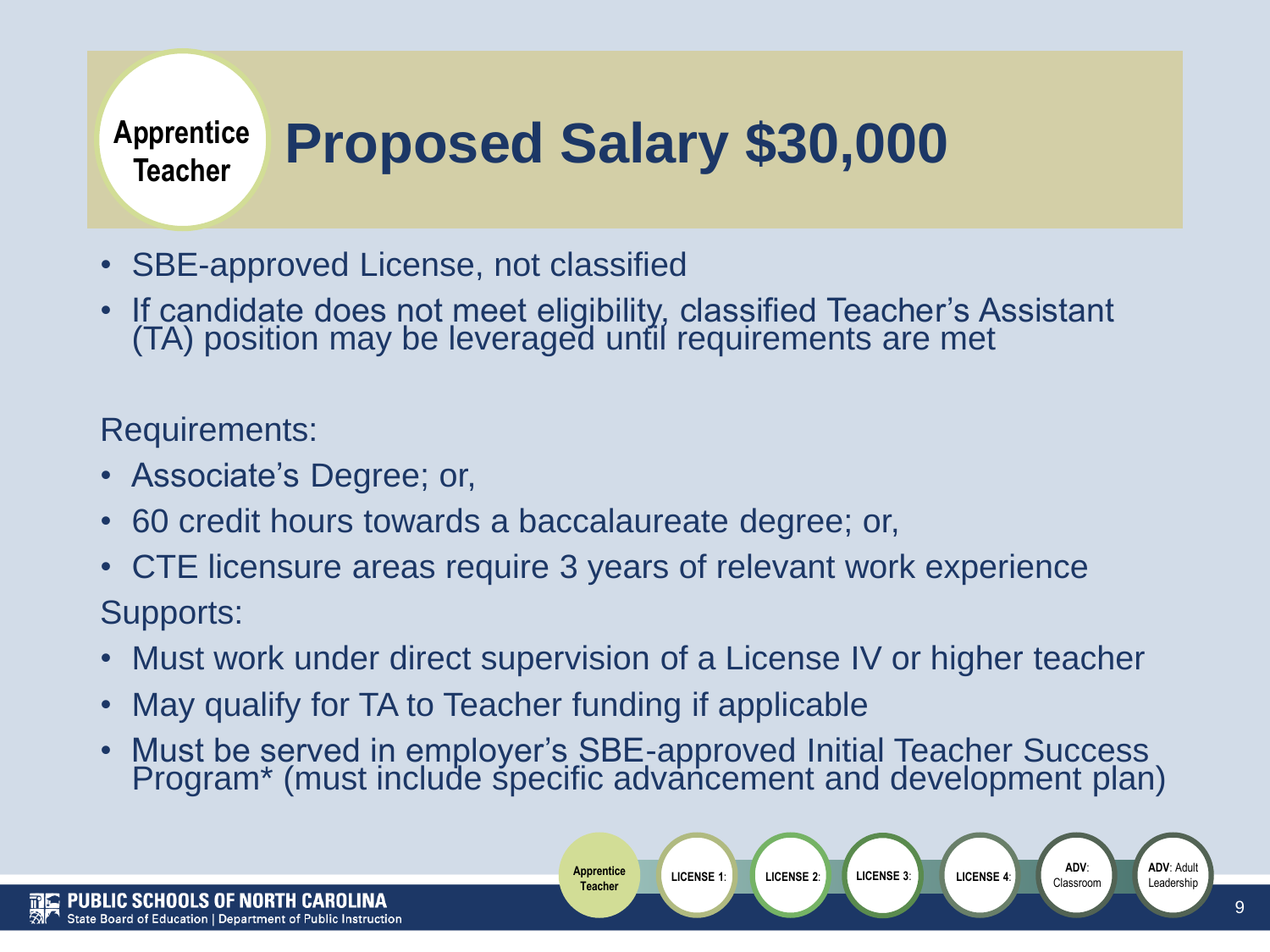# **\*Initial Teacher Success Program (ITSP)**

- ITSP may be considered as an extension or advancement of the existing, successful Beginning Teacher Support Program (BTSP). Because the focus is on advancement to the License IV level, the "beginning" language (teachers in first three years of license) is insufficient.
	- End goal of the ITSP is the success of the teacher towards Teacher Expertise (License IV)
	- Must be flexible to accommodate the different paths a candidate would have in this model
- ITSP would support licenses Apprentice through License III
- The new system will need to adjust to support the different needs of the candidate it is supporting and where they are developmentally in becoming an expert teacher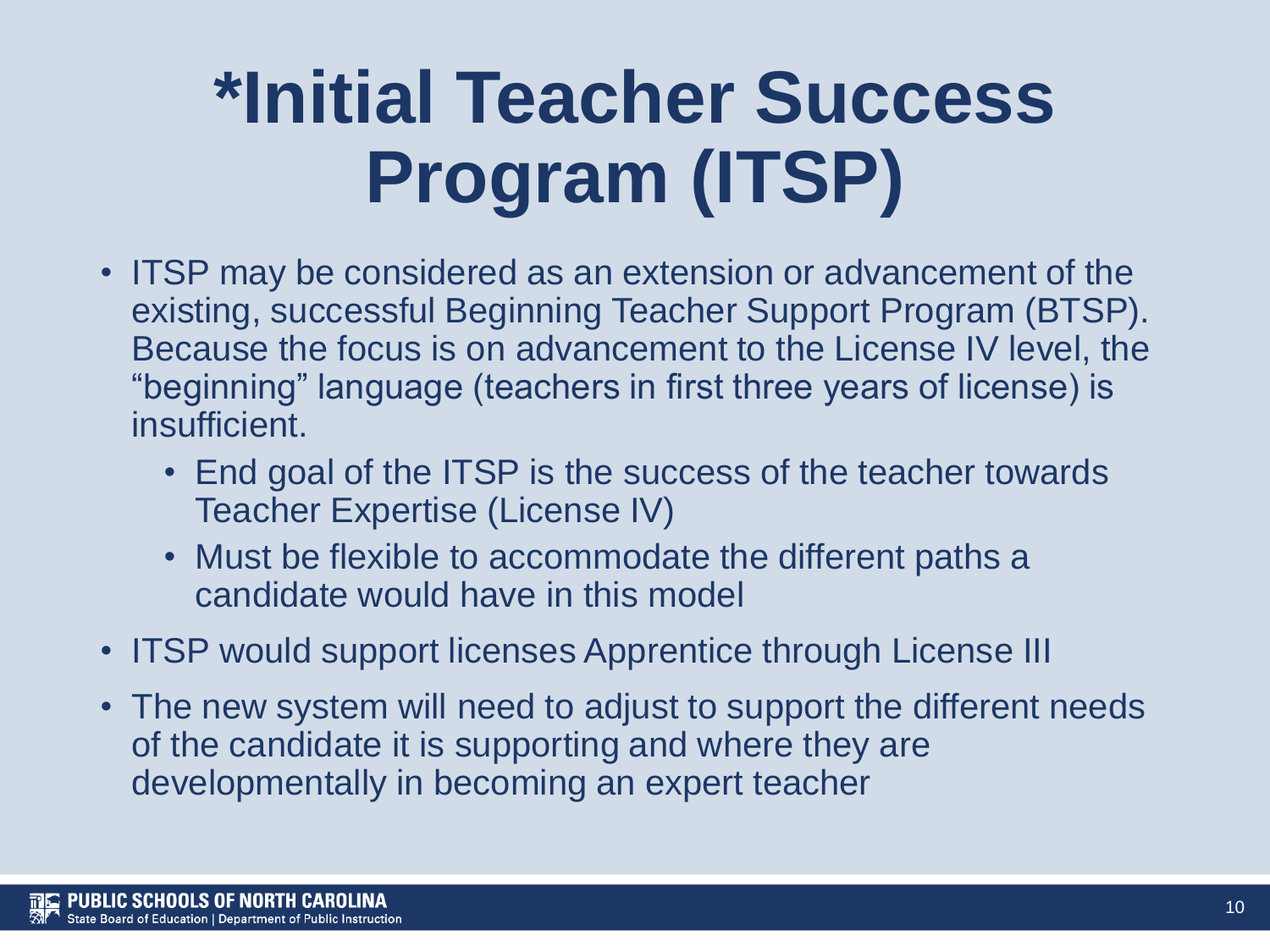#### **Apprentice Teacher**

# **Other Considerations**

- Should this apprenticeship be registered as a formal federally recognized apprenticeship?
- Apprentice license is a term of 3 years.
- Non-completers may hold classified TA position in order to complete requirements for License I
- Contract may not exceed 1 year
- Supplements not supplants classified TA positions
- Licensure candidates in clinical residency may qualify for apprentice salary for the 16-week internship period

**Apprentice Teacher**

**LICENSE 1**: **LICENSE 2**: **LICENSE 3**:

**ADV**: Adult

**ADV**: Classroom

LICENSE 4: **LICENSE 4**: **LICENSE 4**: **Leadership**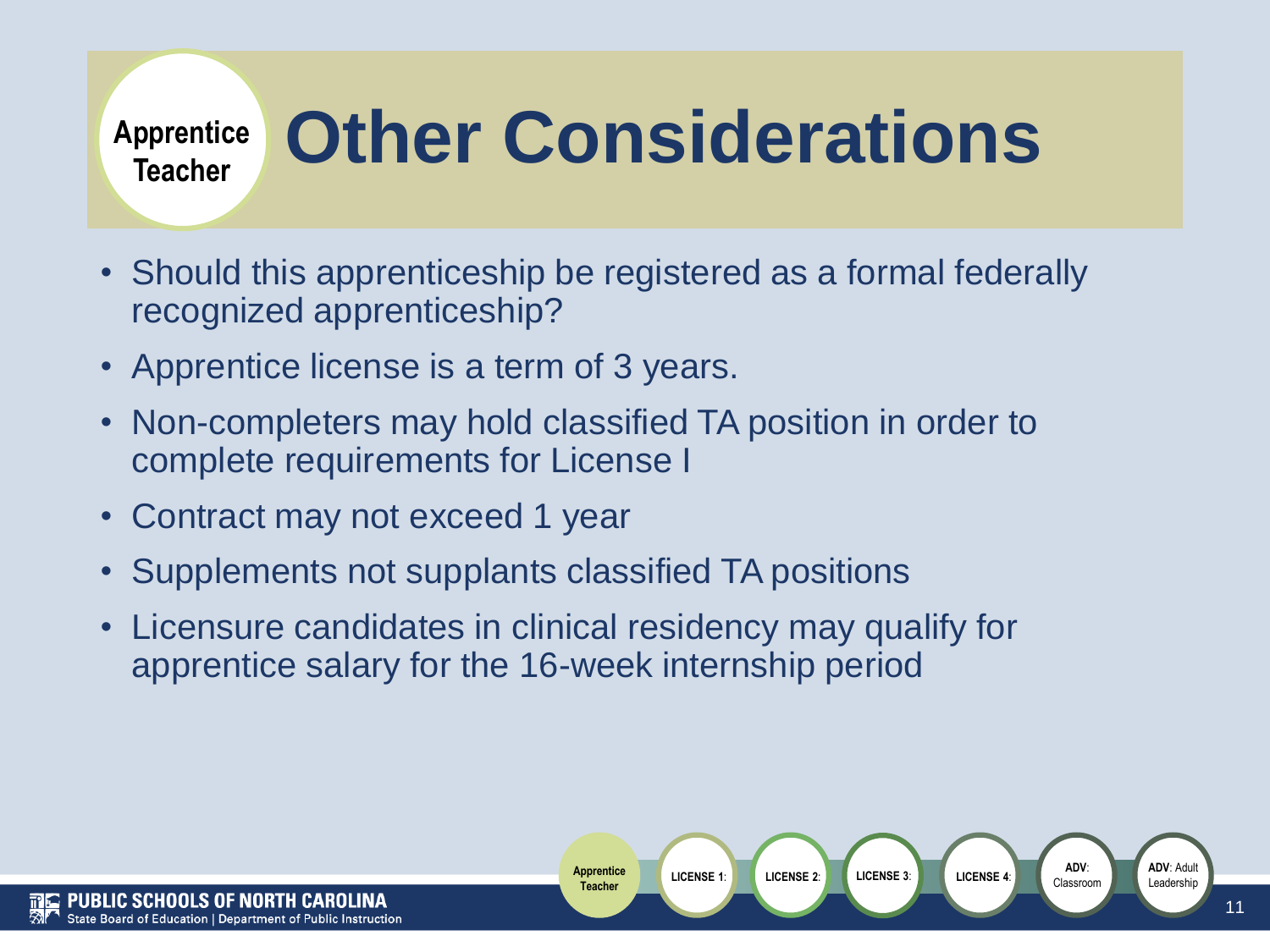#### **Proposed Salary \$38,000 License I (L-I)**

Requirements:

- Baccalaureate degree or higher
- 18 hours relevant content (determined by employer *and* EPP for residency license)
- Must be affiliated with an EPP or employer that guides routing

Supports:

- In-class supervision by Advanced Teacher Adult Leadership teacher minimum 5 hours/week
- Co-teacher of record with License IV Advanced Teacher Classroom Excellence, or higher, on all courses, must observe and/or co-teach with co-teacher of record at leăst one hour/week
- Must be served in employer's SBE-approved ITSP (must include specific advancement and development plan, mentor)
- Support by the sponsor as defined in the MOU between the PSU and an EPP

**Apprentice Teacher**

**LICENSE 1**: **LICENSE 2**: **LICENSE 3**:

• Professional advancement account of \$2500 total for term of license

**ADV**: Adult

**ADV**: Classroom

LICENSE 4: **LICENSE 4:** Classroom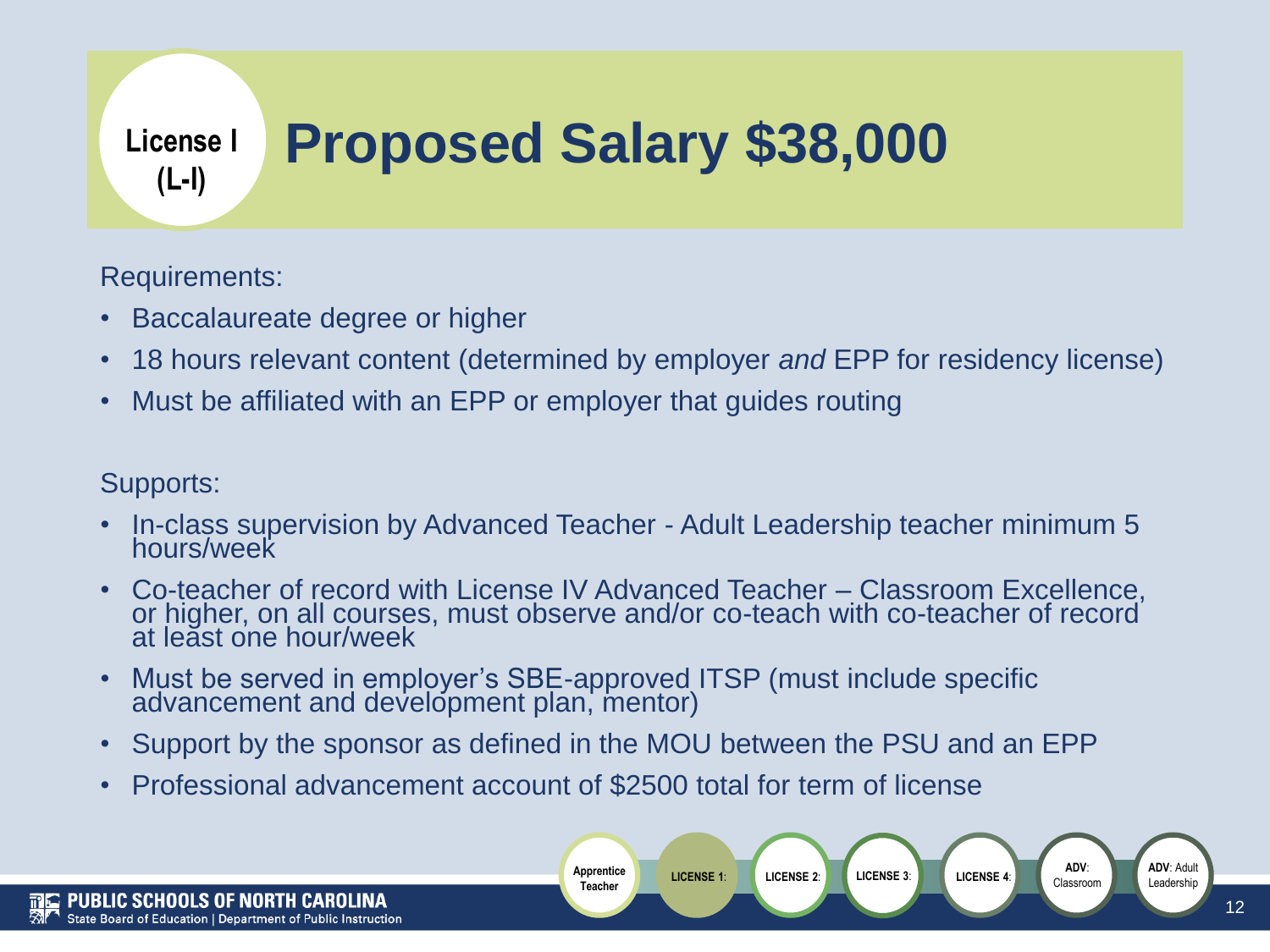

- License I is a license term of 3 years.
- Non-completers may hold classified TA position in order to complete requirements for License II



**ADV**: Adult

**ADV**: Classroom

LICENSE 4: **LICENSE 4:** Classroom **License 1**: **Leadership**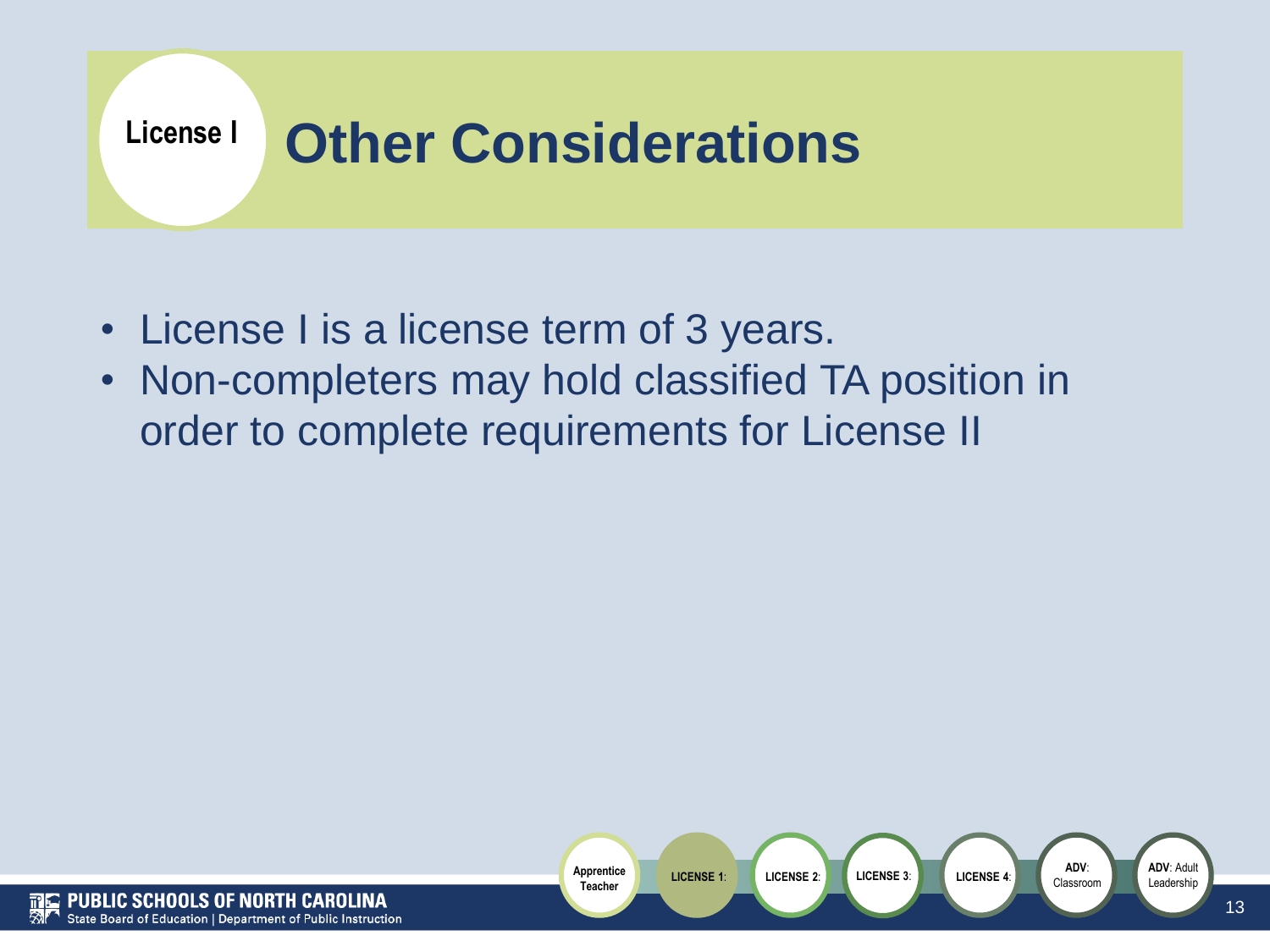**License II (L-II) Teacher in Residency Skill Development**

## **Proposed Salary \$40,000**

Teacher of record

Requirements:

- Hold all License 1 Requirements
- Preparation Sponsor (EPP or PSU employer)
- Complete one of the following:
	- **Tests**
		- Content Praxis (within 10 pts of cut score)
		- Pedagogy Exam (within 3 pts of cut score)
	- **Micro-credentials\* (MCs)** on high-leverage instructional practices (e.g., Darling-Hammond & Bransford or Ball) at basic/foundational level
	- **Practical Educator Evidence Review (PEER)** Principal Observation, License IV+ observation, and student surveys
		- Proficient on Standards III and IV of NCFFS No 'not demonstrated'
			- Standard III: Teachers Know the Content They Teach

**Apprentice Teacher**

- Standard IV: Teachers Facilitate Learning for their Students
- For student surveys, the content and pedagogy scales need to be at  $2^{nd}$ Quartile agreement

**LICENSE 1**: **LICENSE 2**: **LICENSE 3**:

**ADV**: Adult

**ADV**: Classroom

LICENSE 4: Classroom **License 1**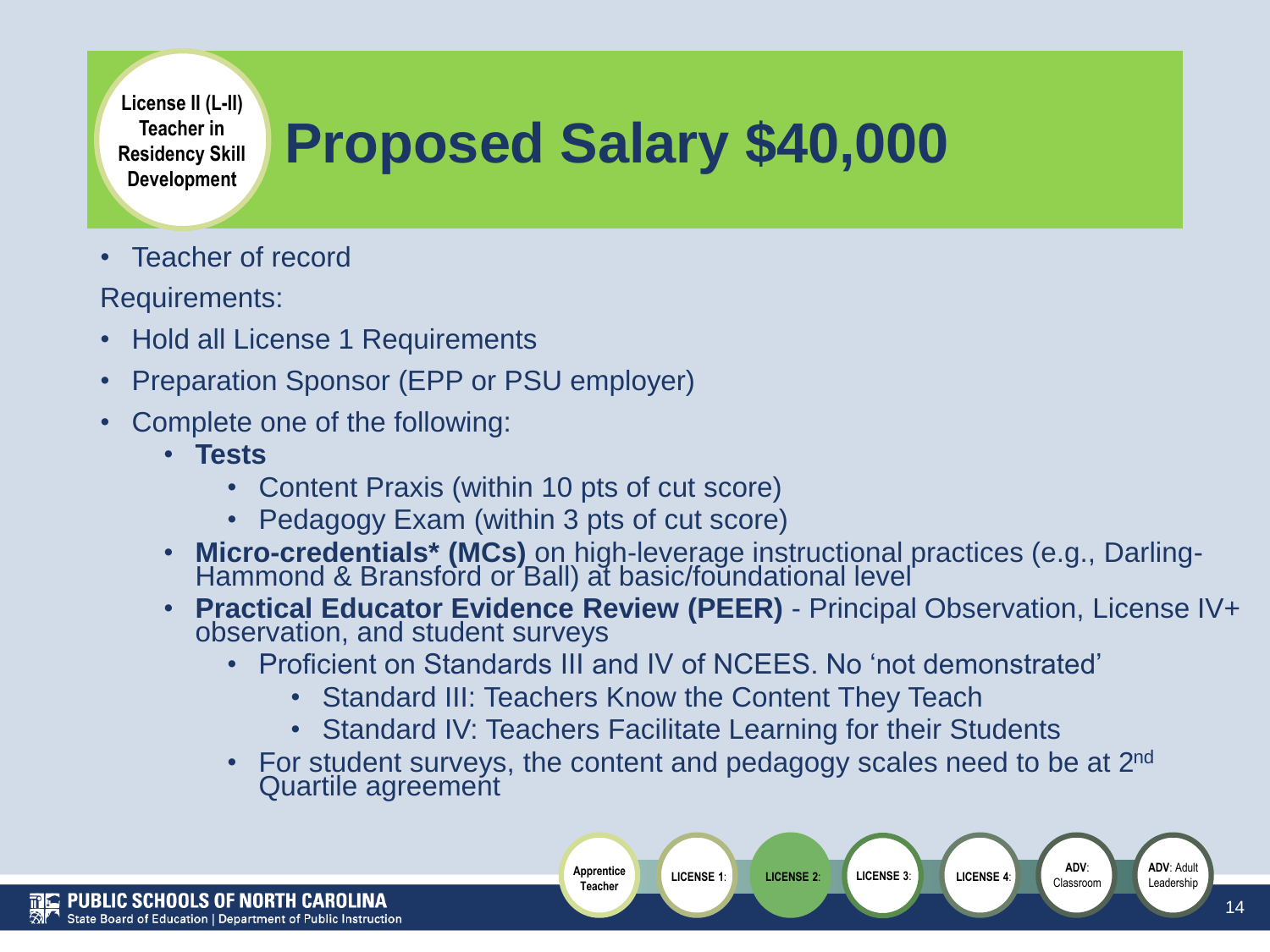## **\*Understanding Micro-credentials**

- A Micro-credential is a form of certification earned by demonstrating competency in one specific area at a time (Learn by doing)
- A Micro-endorsement is a collection of Microcredentials bundled together and represents a discrete set of competencies needed for certification in a highleverage instructional area of practice.
- Within a high-leverage instructional area of practice, Micro-credentials can be developed at different gradations of understanding (Basic, Intermediate, Advanced)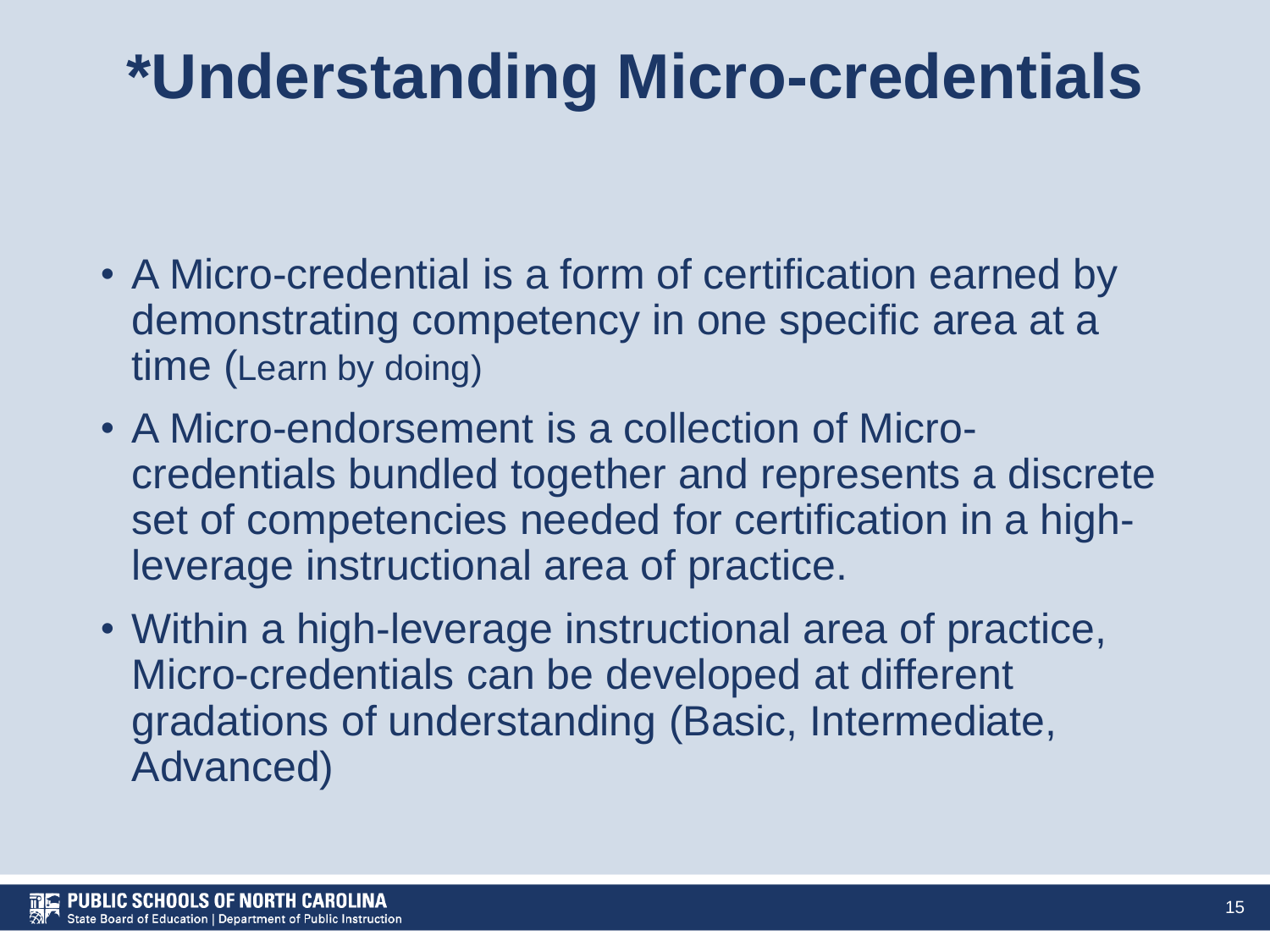## **\*Example Mapping Micro Credentials**

| <b>Basic Level Micro Endorsement Map by High Leverage Instructional Area</b> |                                            |                   |                       |                                    |  |
|------------------------------------------------------------------------------|--------------------------------------------|-------------------|-----------------------|------------------------------------|--|
| <b>Subject Matter</b>                                                        | <b>Teaching Diverse</b><br><b>Learners</b> | <b>Assessment</b> | <b>Classroom Mgmt</b> | $\sim 1000$ km s $^{-1}$           |  |
| $MC-1$                                                                       | $MC-1$                                     | $MC-1$            | $MC-1$                | <b><i><u>ALCOHOL: 1999</u></i></b> |  |
| $MC-2$                                                                       | $MC-2$                                     | $MC-2$            | $MC-2$                | <b><i><u>ALCOHOL: 1999</u></i></b> |  |
| $MC-3$                                                                       |                                            |                   | $MC-3$                | <b><i><u>ALCOHOL: 1999</u></i></b> |  |
|                                                                              |                                            |                   | $MC-4$                | <b><i><u>ALCOHOL: 1999</u></i></b> |  |

**Intermediate Level Micro Endorsement Map by High Leverage Instructional Area**

| <b>Subject Matter</b> | <b>Teaching Diverse</b><br>Learners | Assessment | <b>Classroom Mgmt</b> | <b>Service</b> |
|-----------------------|-------------------------------------|------------|-----------------------|----------------|
| $MC-4$                | $MC-3$                              | $MC-3$     | $MC-5$                | <b>Service</b> |
| $MC-5$                | $MC-4$                              | $MC-4$     | $MC-6$                | <b>Service</b> |
| $MC-6$                | $MC-5$                              | $MC-5$     |                       | <b>Service</b> |
|                       |                                     | $MC-6$     |                       | <b>Service</b> |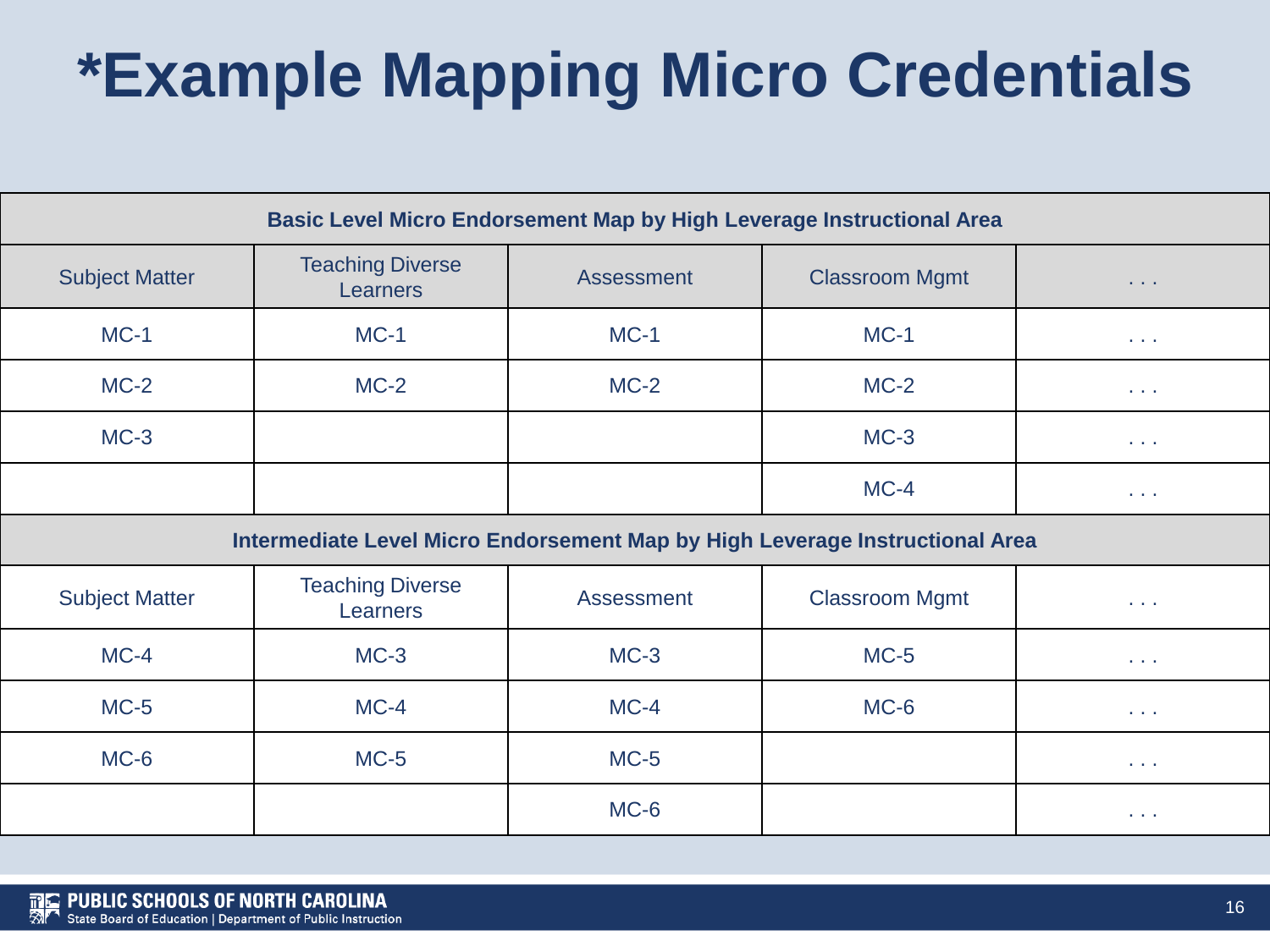**License II Teacher in Residency Skill Development**

### **Proposed Salary \$40,000**

### Conditions Related to Requirements

- Either need a category or a component to fulfill requirement (category is Tests, MCs, PEER; component is pedagogy/content)
- 0 or higher EVAAS score (if available) can substitute for either the content or the pedagogy component, but not both
- Meets expectations on Qualitative Growth Review\* can substitute for either the content or the pedagogy component, but not both

**LICENSE 1**: **LICENSE 2**: **LICENSE 3**:

**Apprentice Teacher**

**ADV**: Adult

**ADV**: Classroom

LICENSE 4: Classroom **License 1**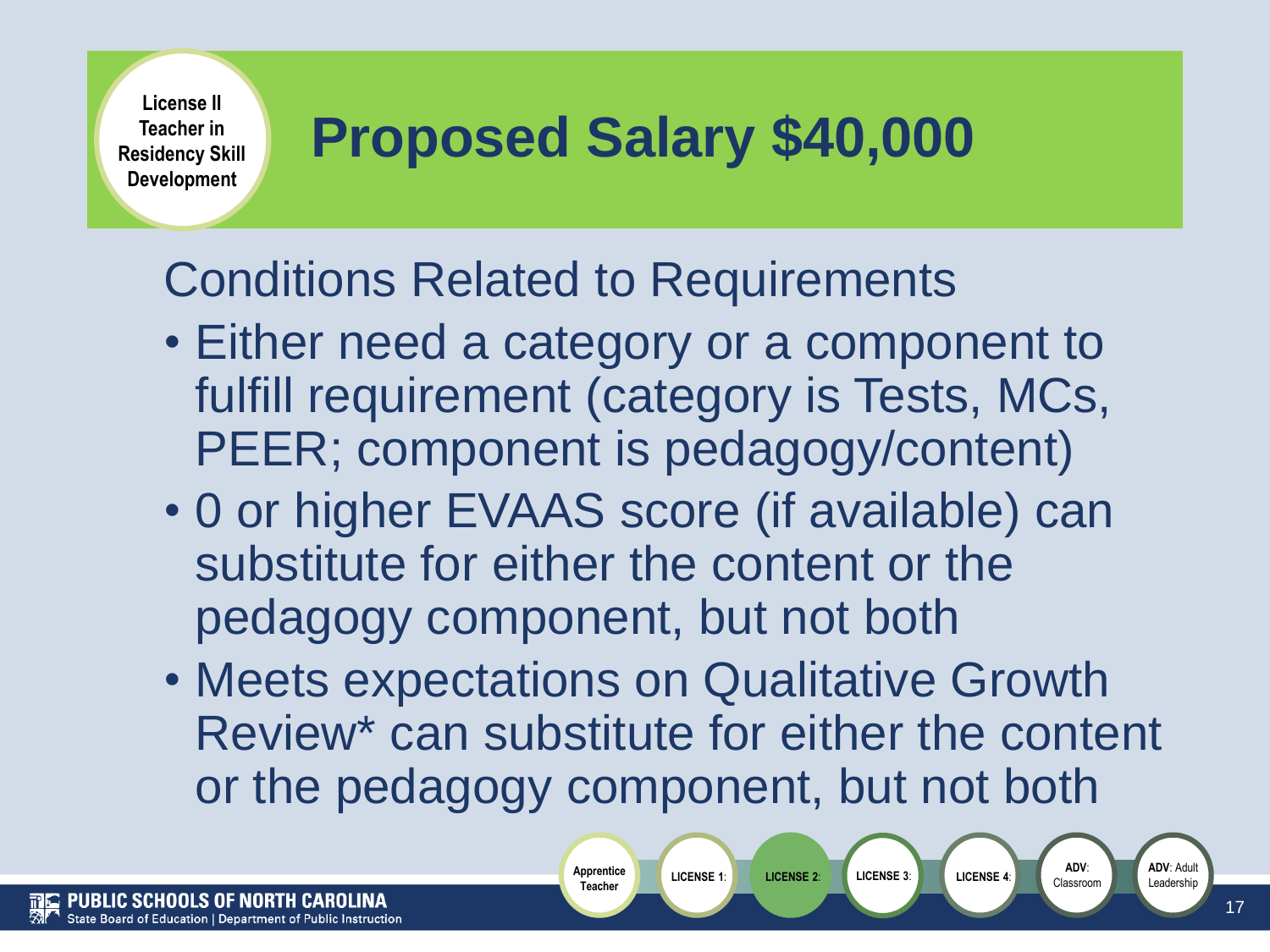### **Categories and Components**

|                         | <b>Component</b>                                            |                                             |  |
|-------------------------|-------------------------------------------------------------|---------------------------------------------|--|
|                         | Content                                                     | Pedagogy                                    |  |
| <b>Category</b>         |                                                             |                                             |  |
| <b>Examination</b>      | <b>PRAXIS/PEARSON</b>                                       | EdTPA/PPAT                                  |  |
| <b>Micro-Credential</b> | <b>Competency in Content</b>                                | Competency in<br>Pedagogy                   |  |
| <b>PEER</b>             | Multi-Observer<br><b>Performance Review</b>                 | Multi-Observer<br><b>Performance Review</b> |  |
| <b>EVAAS/QGR</b>        | Can be used for either Content or Pedagogy, but<br>not both |                                             |  |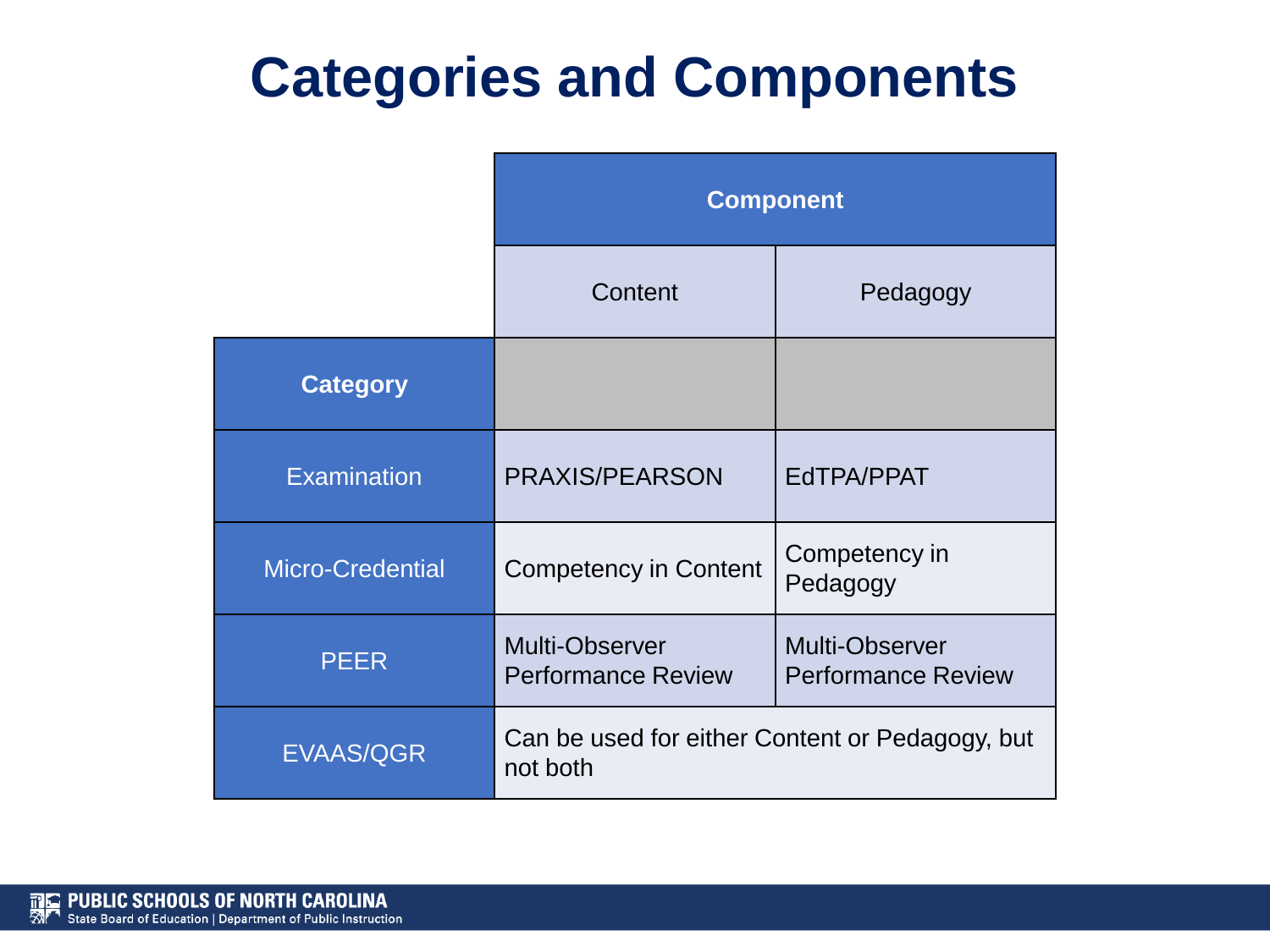# **\*Qualitative Growth Review**

- For the purposes of equity, a second option needs to be developed for those teachers in subject areas not evaluated using EVAAS
- Qualitative Growth Review
	- A review of a developing teacher's student learning conducted by a L-IV CE teacher at the beginning of a school year and again at the end of the school year to qualitatively assess student growth over that time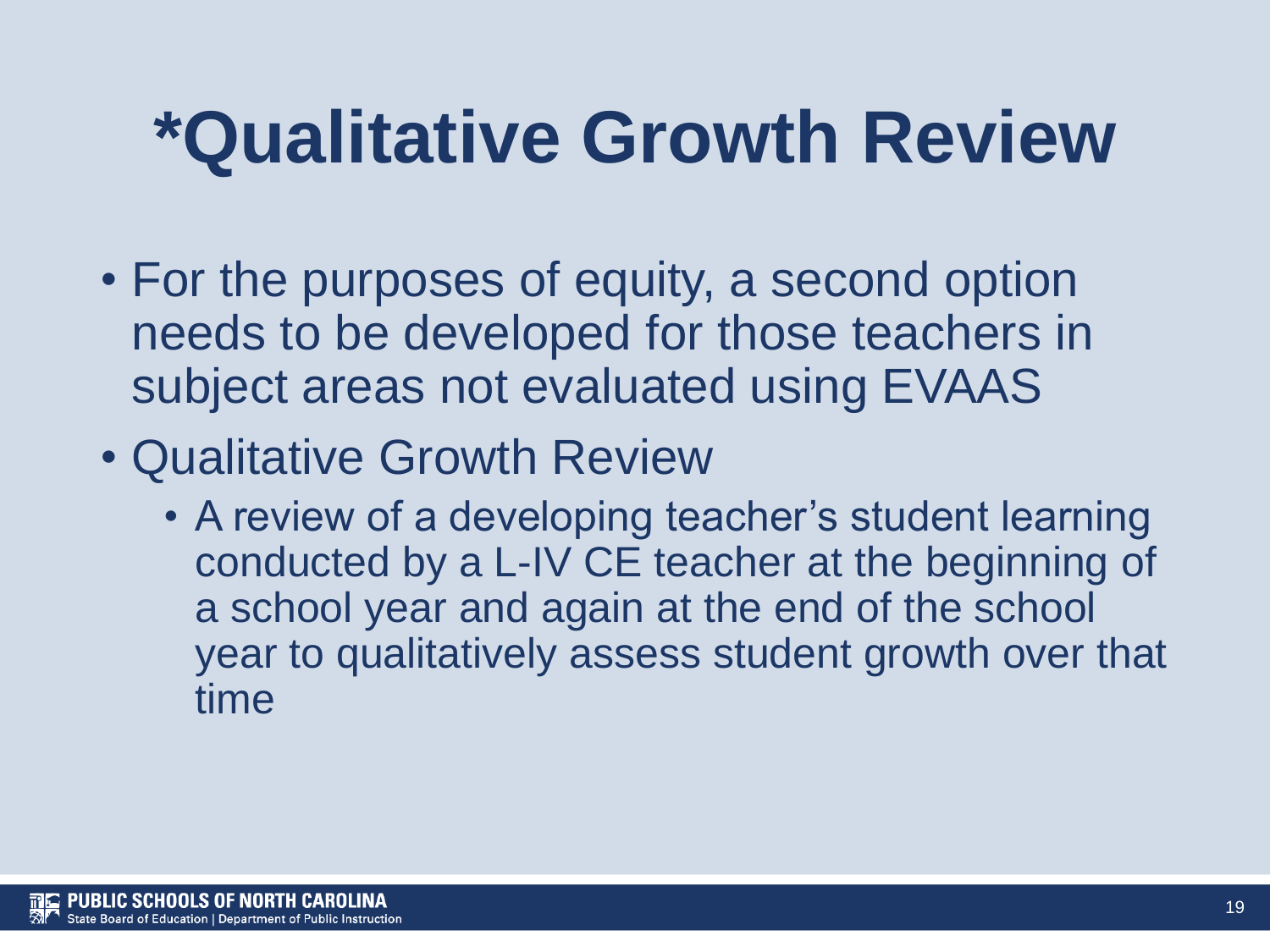**License II Teacher in Residency Skill Development**

### **Proposed Salary \$40,000**

### Supports:

- Must be served in employer's SBE-approved ITSP (must include specific advancement and development plan, mentor)
- Clinical Supervision min 5 hours/week (e.g. In-class L-IV AL, observing L-IV CE class, co-teaching with L-IV Networked Improvement Communities (NICs - which come out of the Carnegie Foundation)
- Support by the sponsor as defined in the MOU between the PSU and an EPP

20

• Professional advancement account of \$2500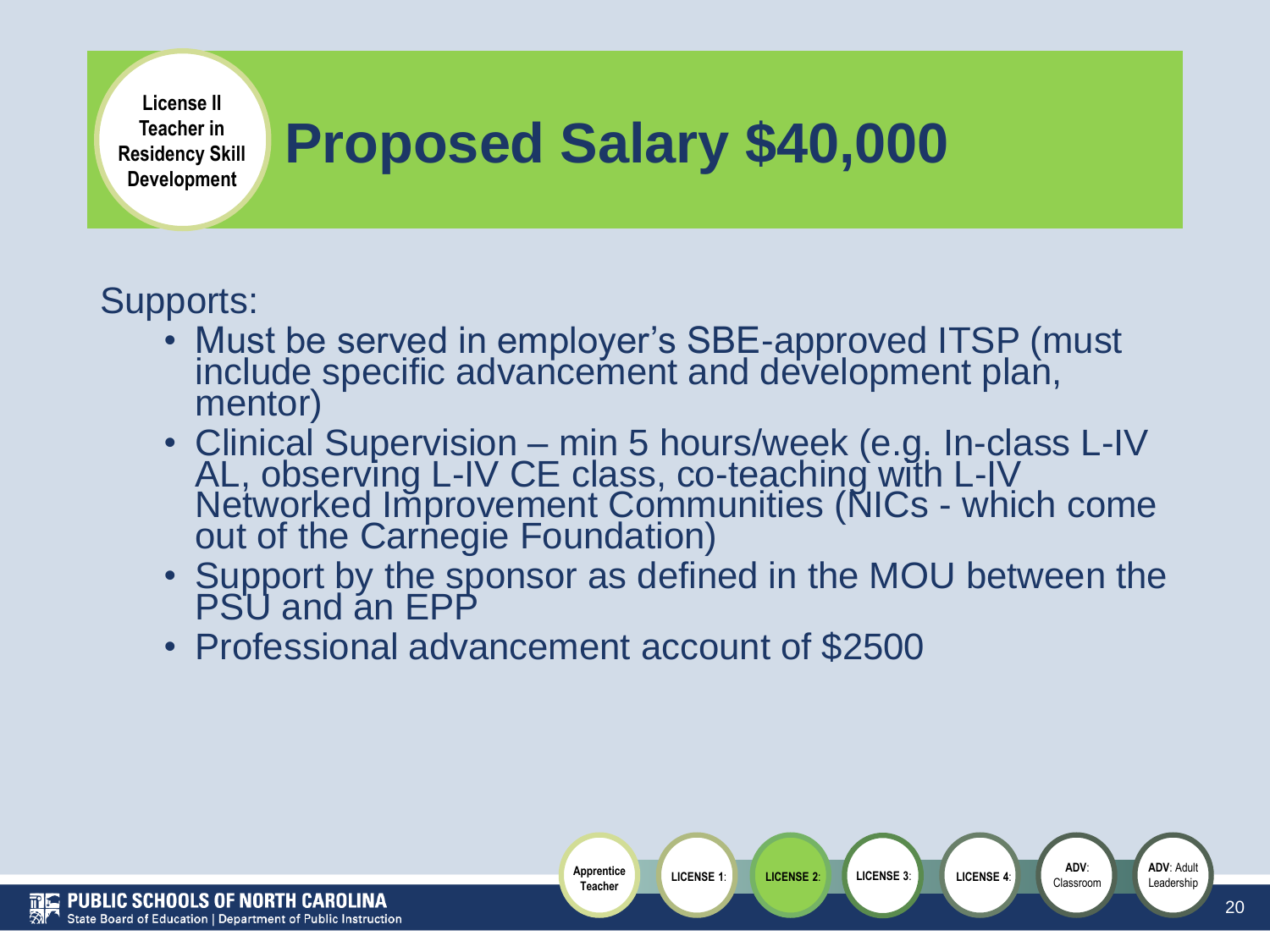

• License II is a license term of 3 years. Non-completers may hold classified TA position in order to complete requirements for License 3

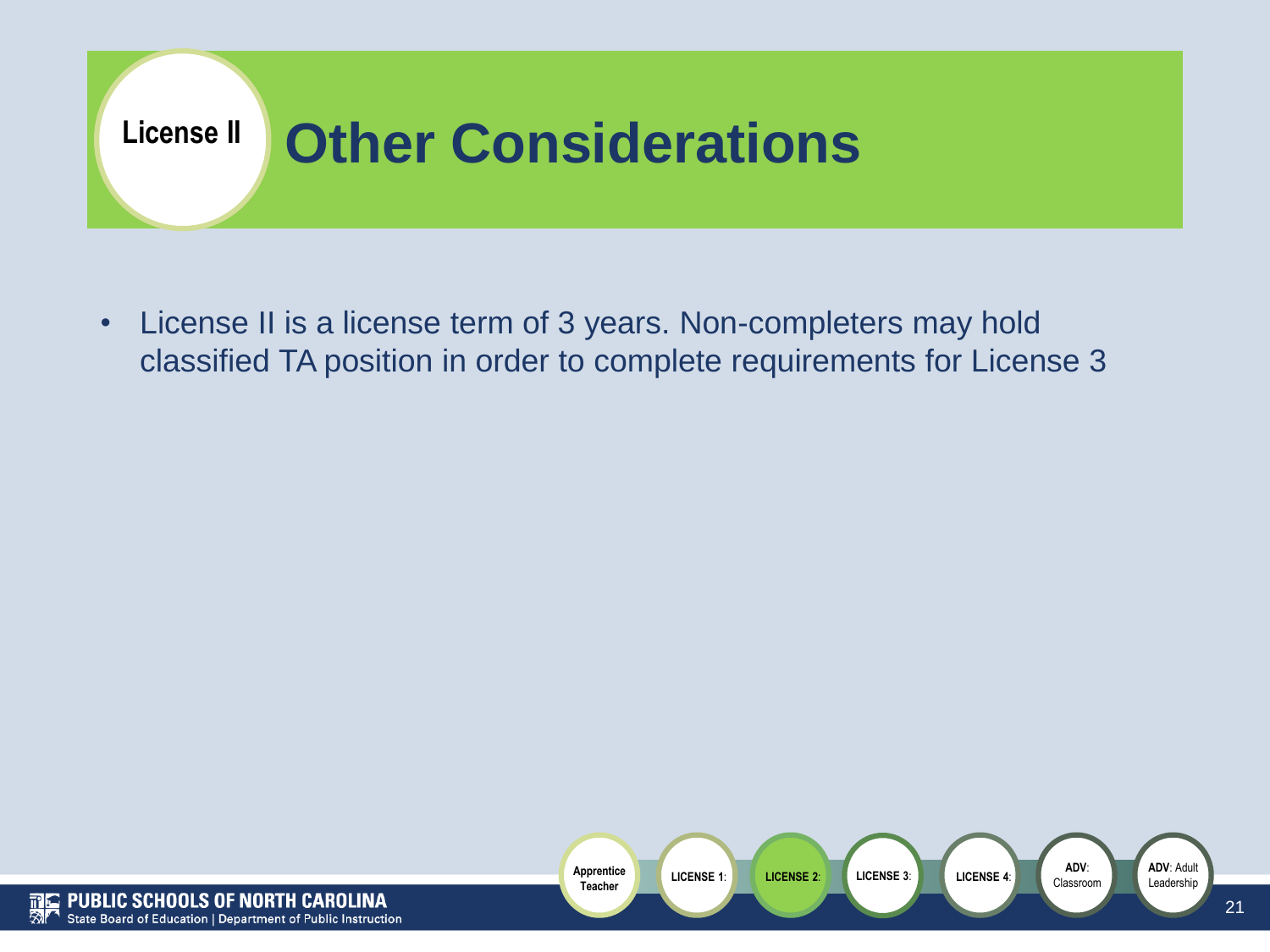**License III (L-III) Teacher in Residency Skills Advancement**

## **Proposed Salary \$45,000**

#### Requirements:

- One of the following:
	- Tests
		- Content Praxis (meet or exceed cut)
		- Pedagogy Exam (meet or exceed cut)
	- MCs on high-leverage instructional practices (e.g. Darling-Hammond & Bransford or Ball) at intermediate level
	- Practical Educator Evidence Review (PEER) Principal Observation, License IV+ observation, and student surveys
		- Accomplished on Standards III and IV of NCEES. No 'not proficient'
			- Standard III: Teachers Know the Content They Teach
			- Standard IV: Teachers Facilitate Learning for their Students
		- For student surveys, the content and pedagogy scales need to be at  $3<sup>rd</sup>$  quartile agreement
	- Either need a category or a component (category is Tests, MCs, Peers, component is pedagogy/content)
	- 0 or higher average EVAAS score for two most recent years can substitute for either the content or the pedagogy component, but not both
	- Meets expectations for two most recent years on Qualitative Growth Review\* can substitute for either the content or the pedagogy component, but not both

#### Supports:

• Must be served in employer's SBE-approved ITSP (must include specific advancement and development plan, mentor) which focuses on application and refinement of high leverage instructional practices

**LICENSE 1**: **LICENSE 2**: **LICENSE 3**:

• Weekly Peer Review by level IV or higher educator focused on skill demo as articulated in A&D plan (nonevaluative)

> **Apprentice Teacher**

- Support by the sponsor as defined in the MOU between the PSU and an EPP
- Professional advancement account of \$2500 total for the term of the license

**ADV**: Adult

**ADV**: Classroom

LICENSE 4: **LICENSE 4:** Classroom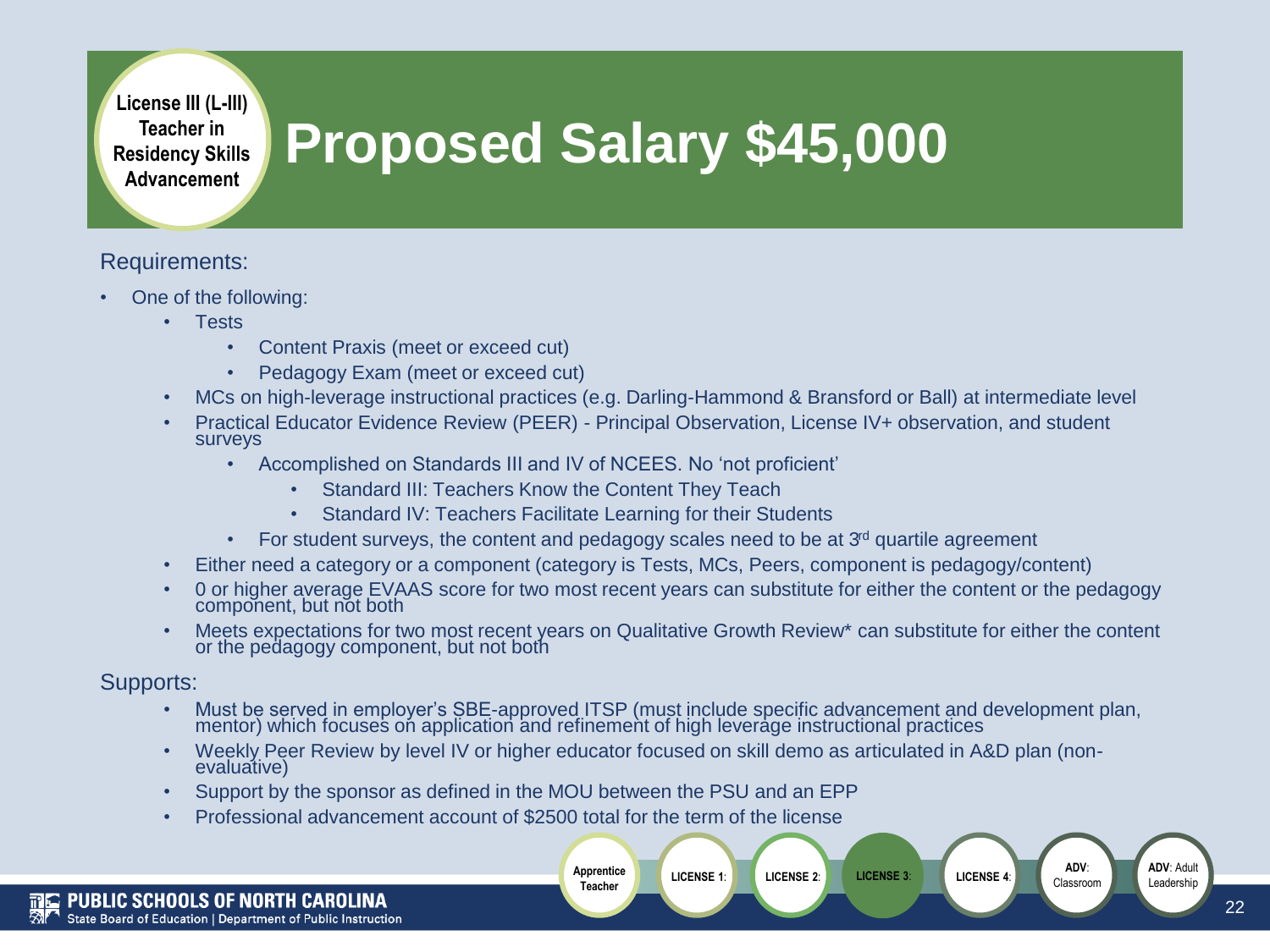

• License III is a license term of 3 years. Non-completers may hold classified TA position in order to complete requirements for License IV

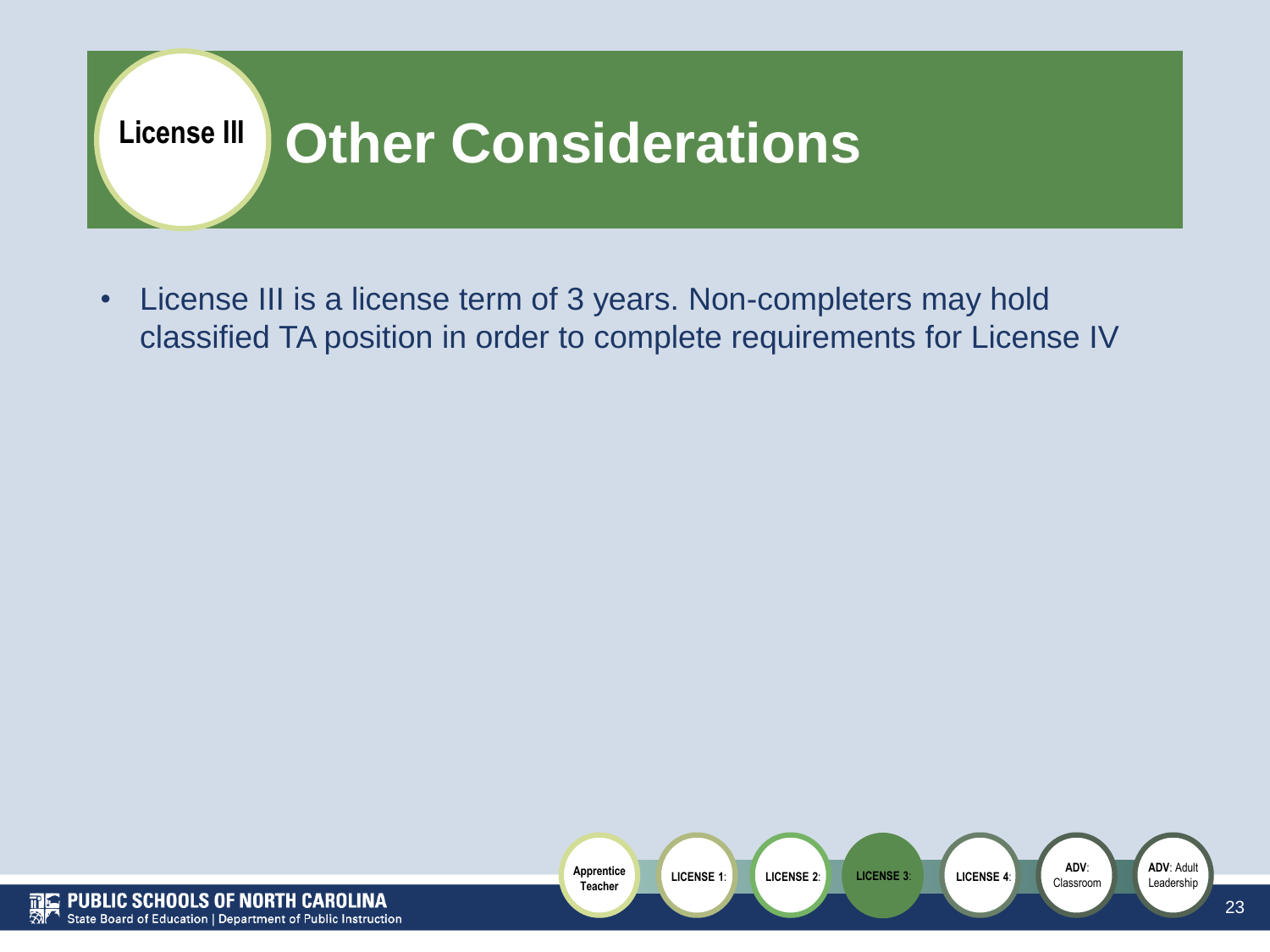**License IV (L-IV) Expert Teacher**

### **Proposed Salary \$56,000**

Requirements:

- Complete the requirements for a L-III
- One of the following:
	- Demonstrate Effectiveness 3 qualifying years within a five-year window on growth measure through EVAAS (greater than 0) or Qualitative Growth Review (categorical designation (e.g., meeting expectations)
	- Practical Educator Evidence Review (PEER) Principal Observation, License IV+ observation, and student surveys
		- Accomplished on Standards II, III, and IV of NCEES. No rating below proficient
			- Standard II: Teachers Establish a Respectful Environment for a Diverse Population of Students
			- Standard III: Teachers Know the Content They Teach
			- Standard IV: Teachers Facilitate Learning for their Students
		- For student surveys, the content and pedagogy scales need to be at fourth (top) quartile agreement

Supports:

- License IV Classroom Excellence coaching (MCs)
- License IV Adult Learning coaching (MCs)

Obligations:

- Address State/District/School Improvement priorities within PDP
- Open classroom to observation
- Conduct Peer Observations

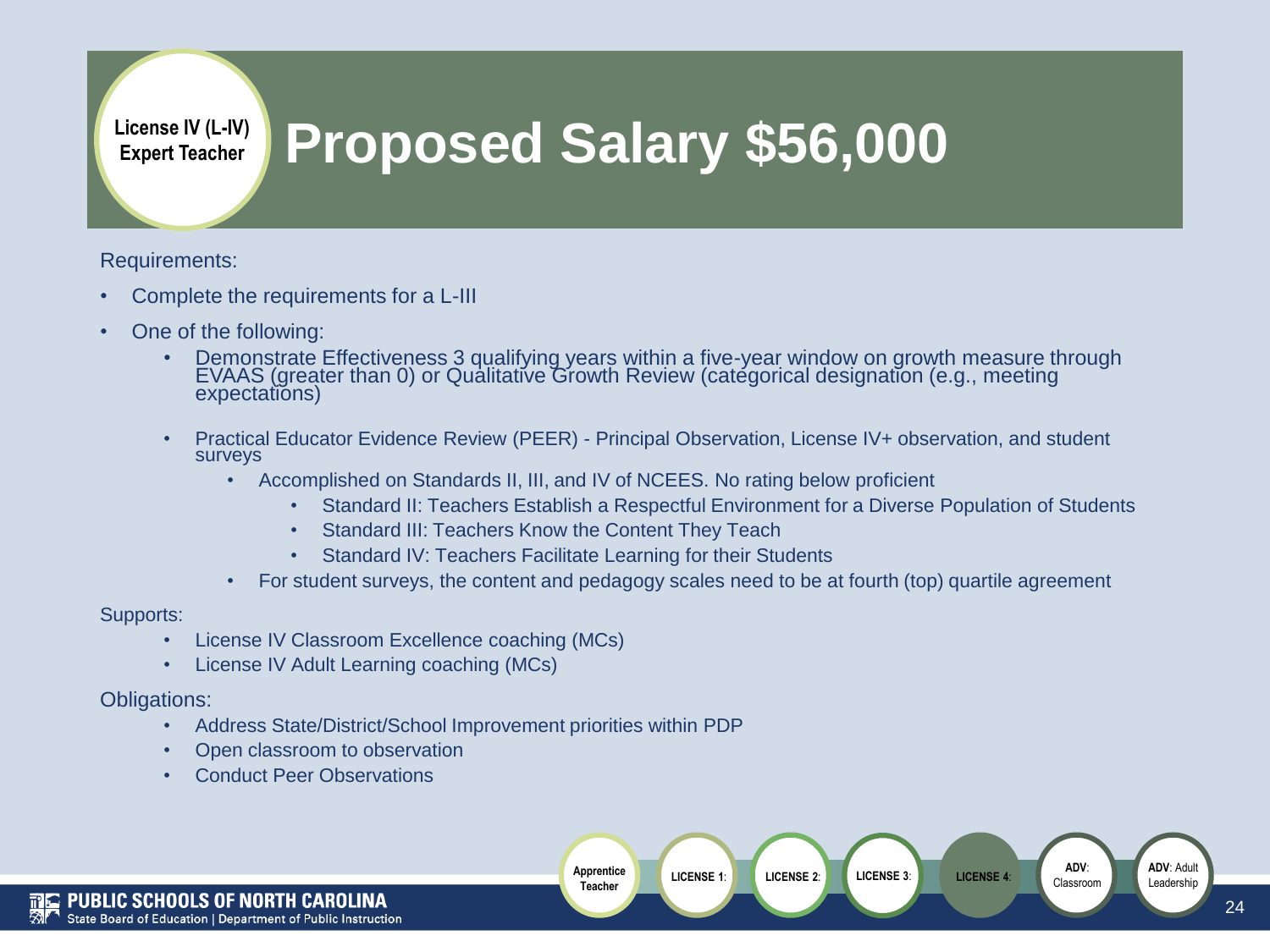#### **Other Considerations License IV**

- License IV is a license term of 5 years.
- Methods to renew the license:
	- MCs offered by the district if they meet the standards set by the board of education; or,
	- Traditional PD offered by the PSU; and,
	- Demonstration of effectiveness 3 of 5 years (either EVAAS or Qualitative Growth Review)
- Successful renewal of License IV comes with a \$5,000 increase in salary
- If unsuccessful, the license is renewed for five years, but no salary increase (except legislative cost of living adjustments)

**Apprentice Teacher**

**LICENSE 1**: **LICENSE 2**: **LICENSE 3**:

• Two consecutive unsuccessful renewal attempts would result in expiration of the license

**ADV**: Adult

**ADV**: Classroom

LICENSE 4: **LICENSE 4:** Classroom **License** Leadership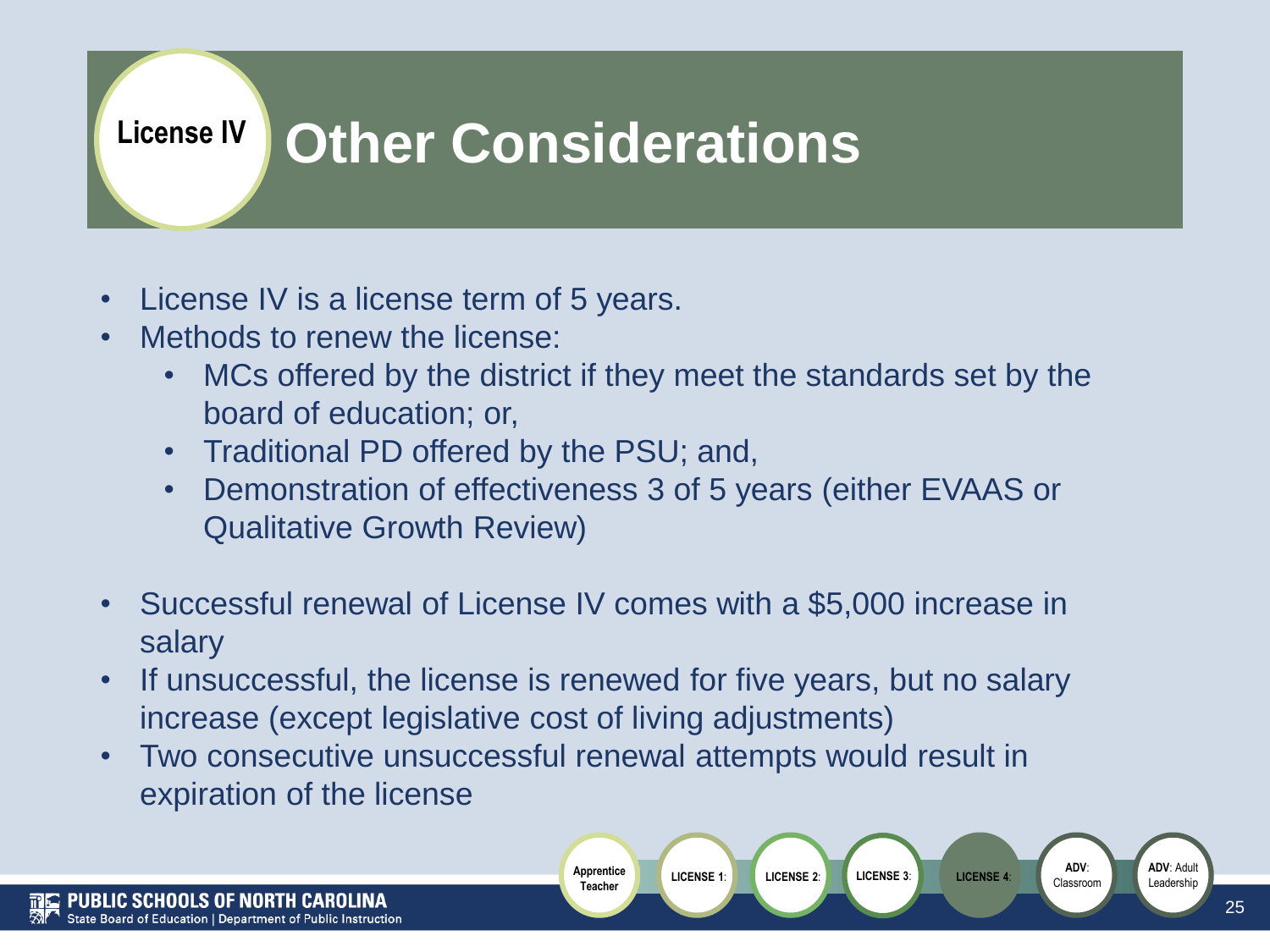**License IV (L-IV CE) Advanced Teacher Classroom Excellence**

### **Proposed Salary: Level IV + 10%**

Min starting salary would be  $\approx$  \$61.6K (\$56K + 10%)

Requirements:

- Complete the requirements for a L-IV
- One of the following:
	- Exceeding Growth EVAAS or Exceeding Expectations on the Qualitative Growth Review, 3 out of 5 years
	- Practical Educator Evidence Review (PEER) Principal Observation, L-IV+ observation, and student surveys for 3 qualifying years within a`5-yeaŕ window
		- Distinguished on Standards II, III, and IV of NCEES. No rating below Accomplished
			- Standard II: Teachers Establish a Respectful Environment for a Diverse Population of **Students**

**LICENSE 1**: **LICENSE 2**: **LICENSE 3**:

- Standard III: Teachers Know the Content They Teach
- Standard IV: Teachers Facilitate Learning for their Students
- For student surveys, the content and pedagogy scales need to be at fourth (top) quartile agreement

Supports:

• Professional Learning Network supports from the PSU to identify instructional-practice priorities and connect Classroom Excellence teachers across the district

Obligations:

- Address State/District/School instructional practice priorities (aligned to Standards II, III, and IV) within **PDP**
- Conduct model lessons and facilitate peer reflection for instructional practice improvement

**Apprentice Teacher**

• Conduct Peer Observations

**ADV**: Adult

**ADV**: LICENSE 4: **Classroom Leadership**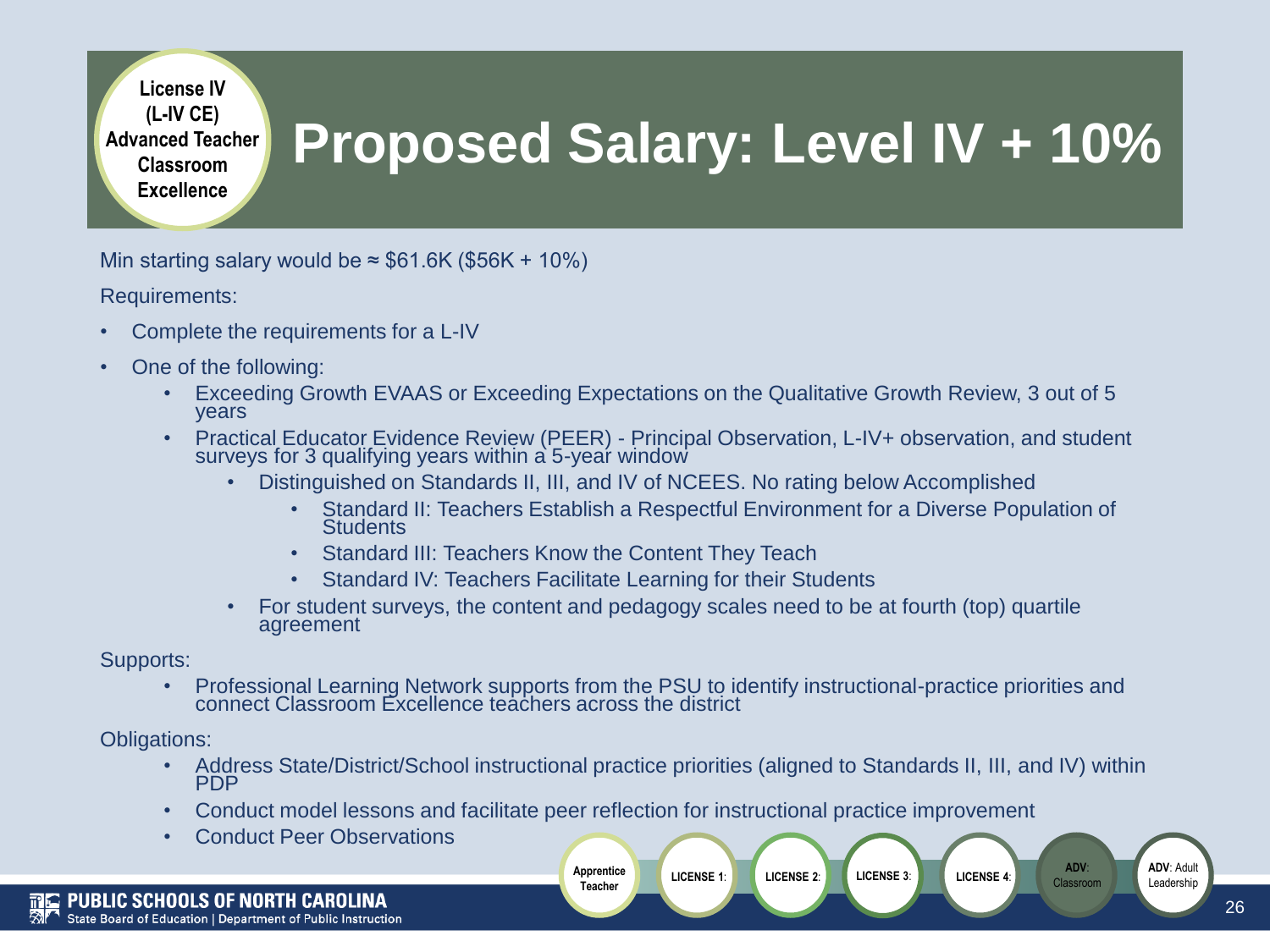

- At the time of L-IV renewal, requirements for the advanced licenses are also considered.
	- One could meet the L-IV requirements but not meet the advanced designation
- At any time, the PSU has the discretion to remove a L-IV CE or L-IV AL as a matter of employment. This decision, however, does not have impact on the license
- Salary differential only comes with employment in the role.
	- Could have the license designation but not have the position and associated salary differential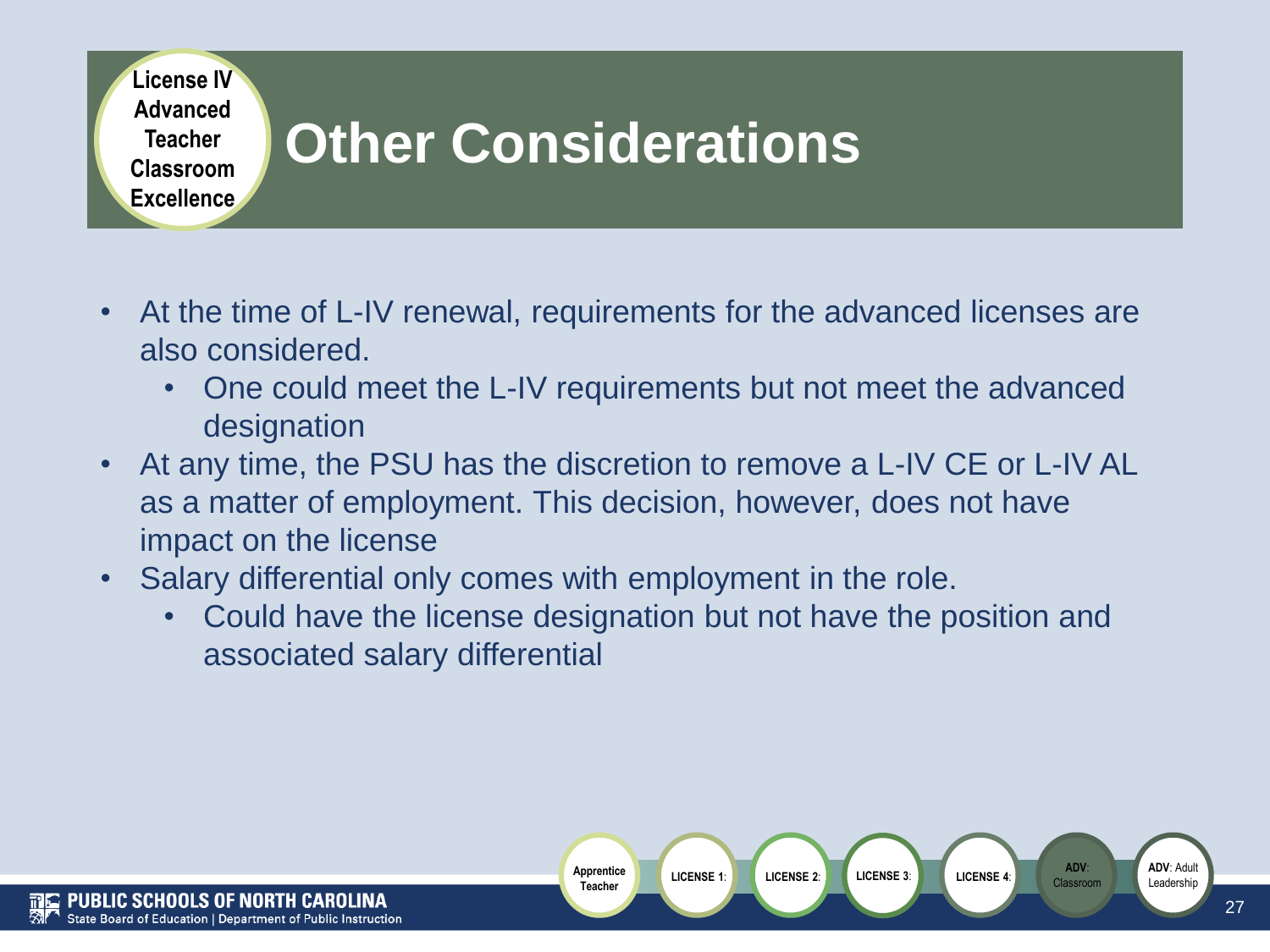**License IV (L-IV AL) Advanced Teacher Adult Leadership**

### **Proposed Salary: License IV + 30%**

Min starting salary would be  $\approx$  \$73,000 (\$56K + 30%)

Requirements:

- Complete the requirements for a License IV
- One of the following:
	- Exceeding Growth EVAAS or Exceeding Expectations on the Qualitative Growth Review, 3 out of 5 years
	- Practical Educator Evidence Review (PEER) Principal Observation, Level IV+ observation, student surveys for 3 qualifying years within a 5-year window
		- Distinguished on all standards (NCEES).
		- For student surveys, the content and pedagogy scales need to be at fourth (top) quartile agreement
- Successfully completed a micro-endorsement on adult leadership

Supports:

• Professional Learning Network supports from the PSU to identify professional-practice priorities and connect Adult Leadership teachers across the district

Obligations:

- Address State/District/School professional practice priorities (aligned to Standards I and V) within PDP
- Provide coaching and leadership to facilitate peer reflection and instructional practice improvement
- Collaborate with district and school leaders to address formative aspects of the NC Educator Evaluation Process

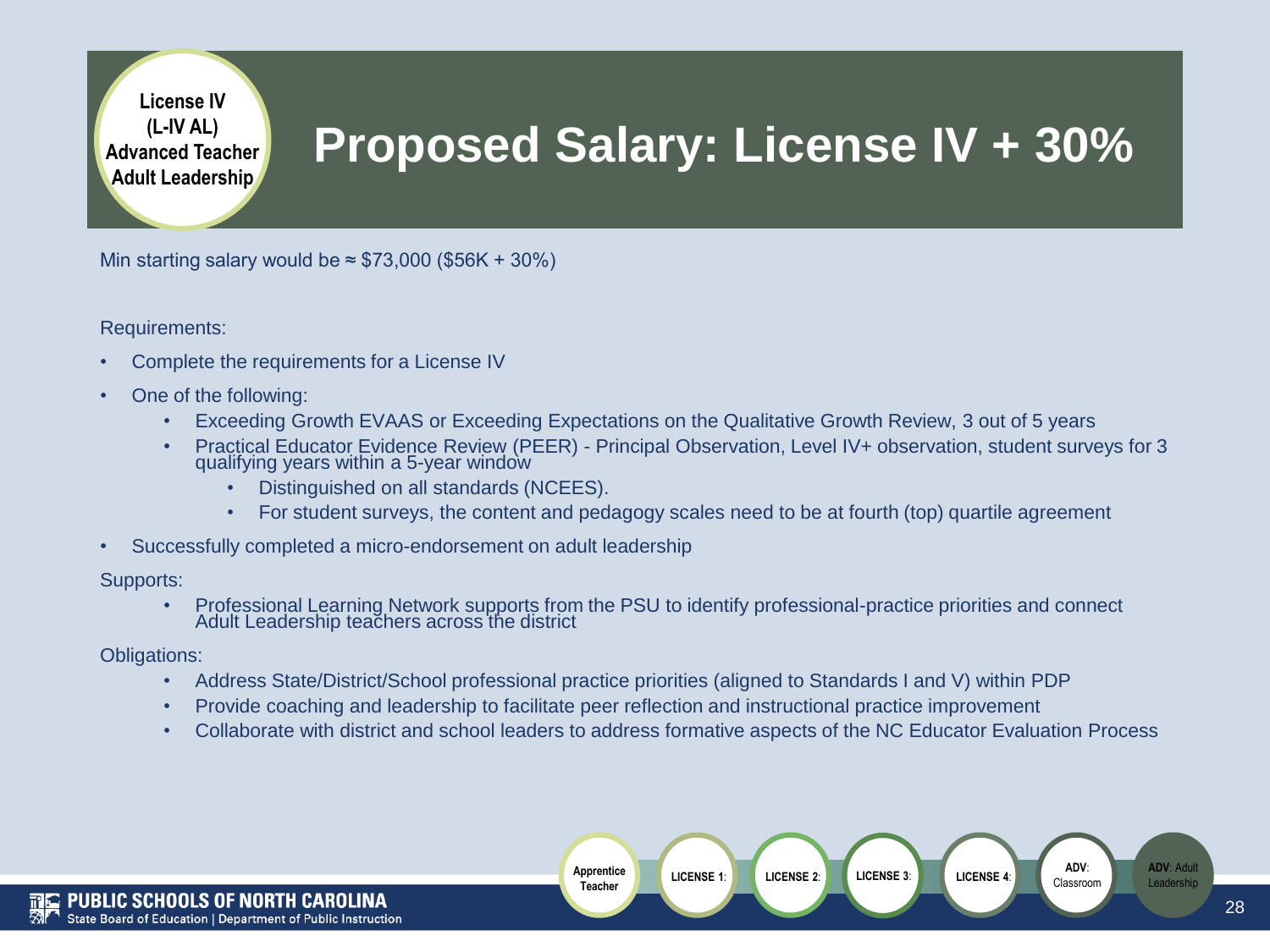

- At the time of L-IV renewal, requirements for the advanced license are also considered.
	- One could meet the L-IV requirements but not meet the advanced designation
- At any time, the PSU has the discretion to remove a L-IV AL as a matter of employment. This decision, however, does not have impact on the license
- Salary differential only comes with employment in the role.
	- Could have the license designation but not have the position and associated salary differential

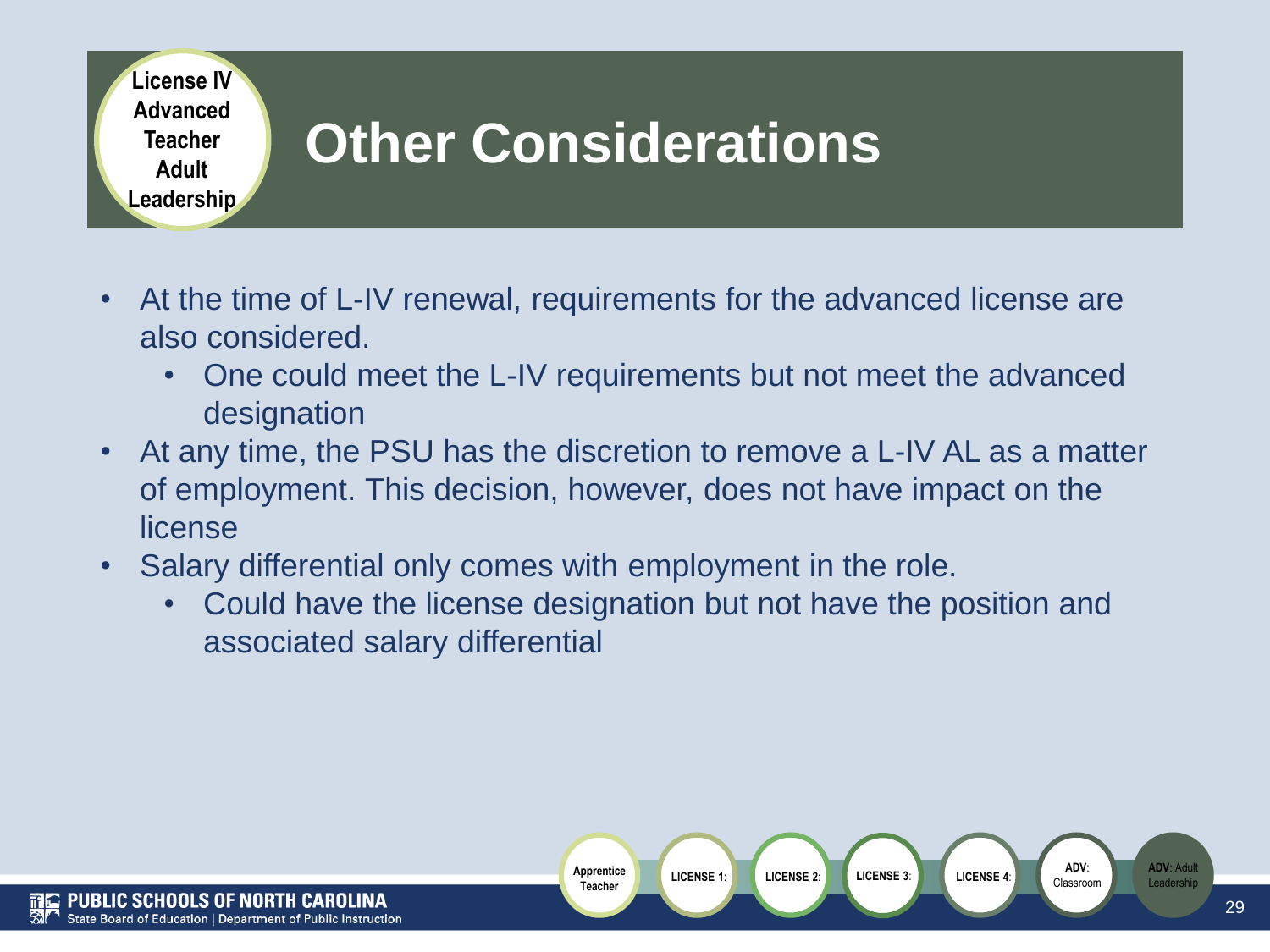# **Appendix**

➢ License Summaries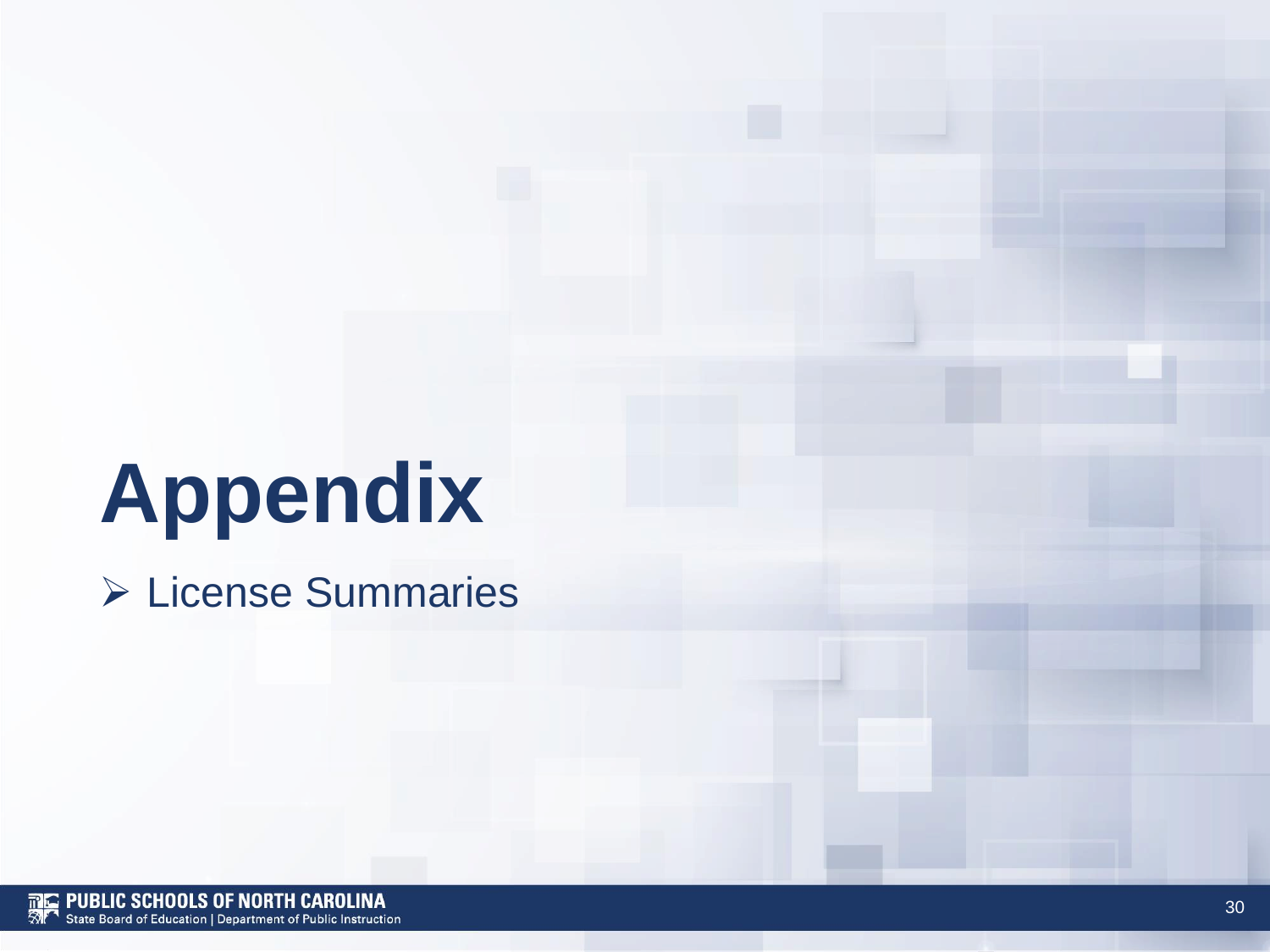

**Salary: 30,000**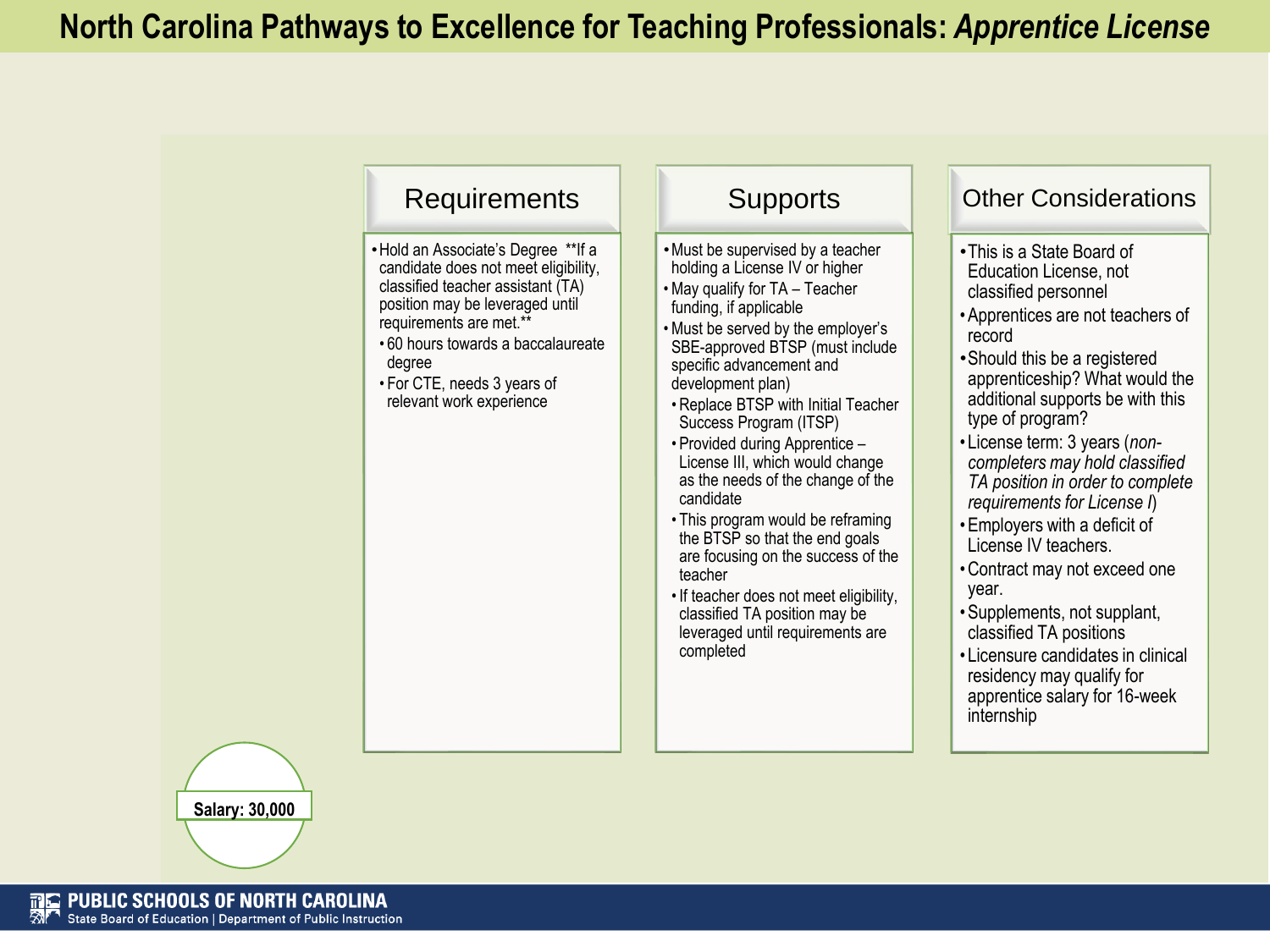#### **North Carolina Pathways to Excellence for Teaching Professionals:** *License I*

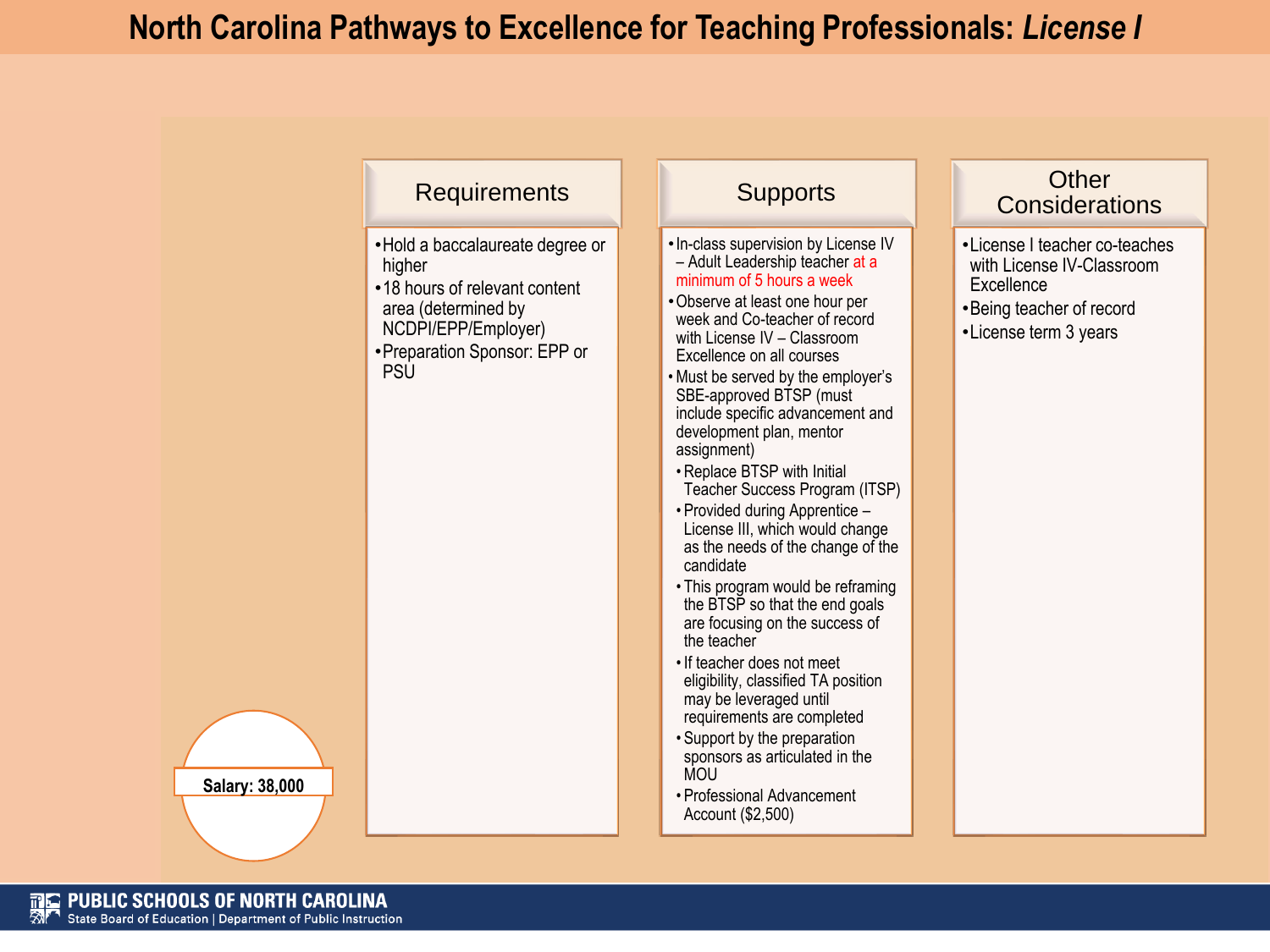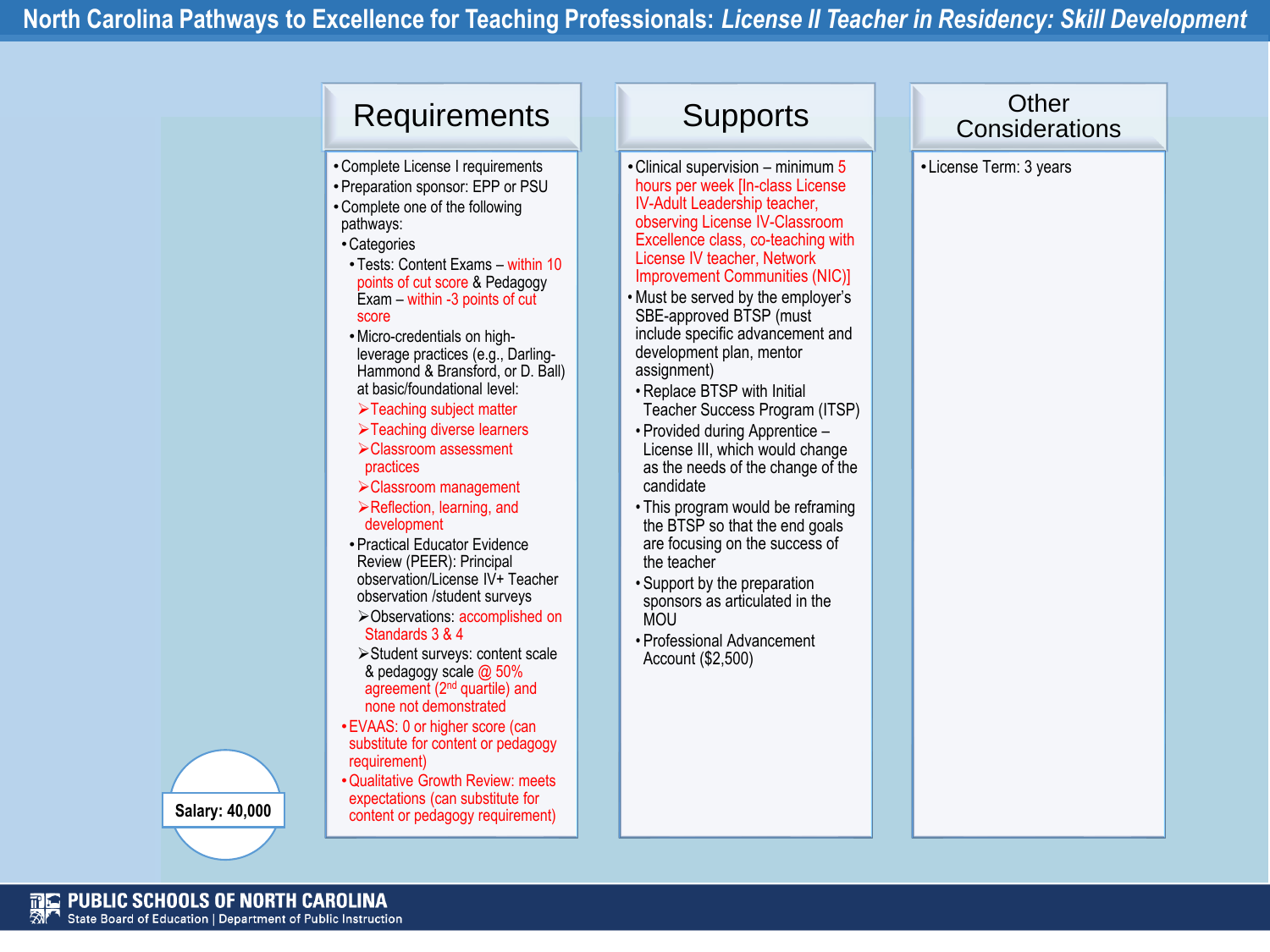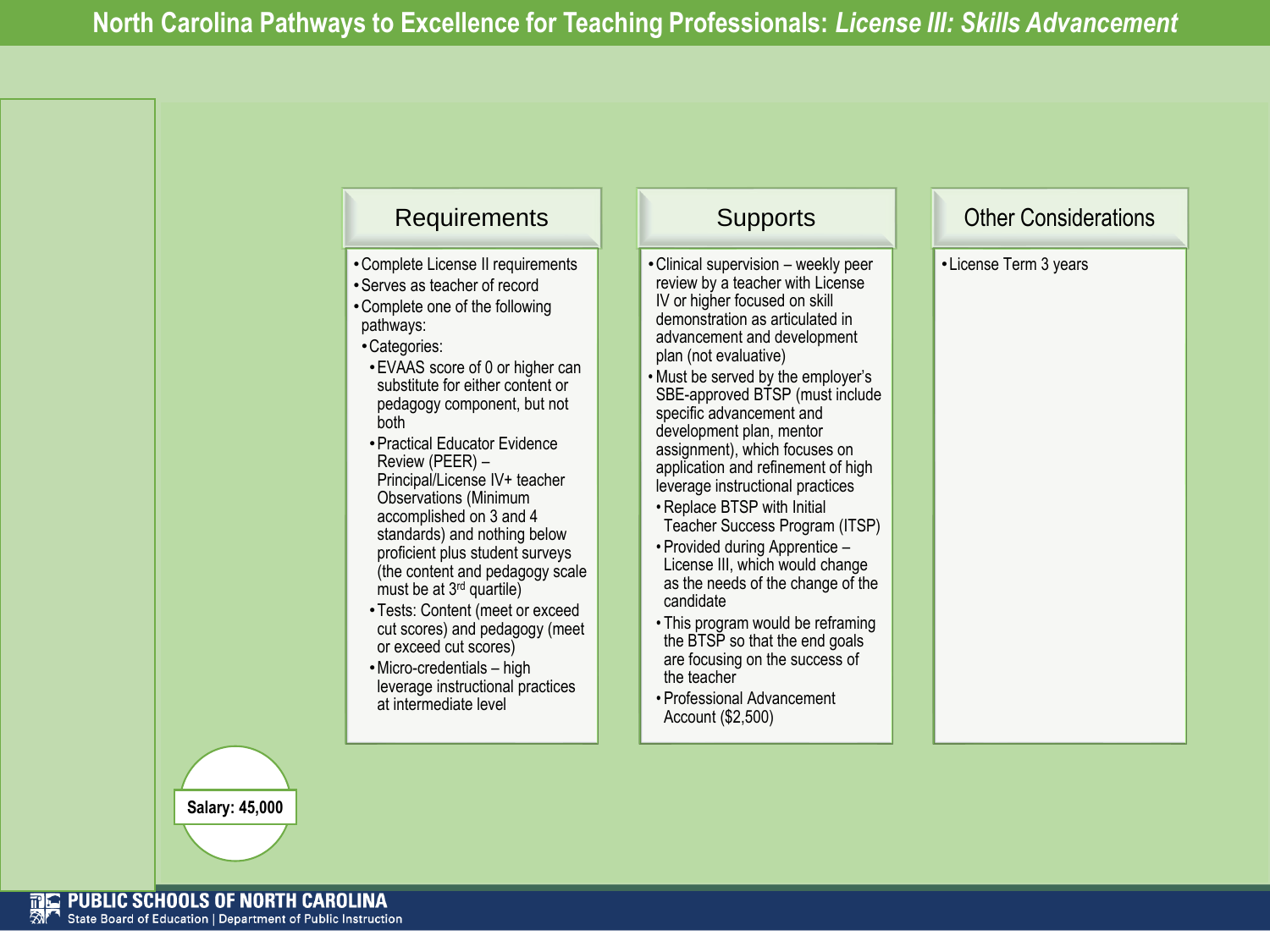#### **North Carolina Pathways to Excellence for Teaching Professionals: License IV: Expert Teacher**



**Salary: 56,000**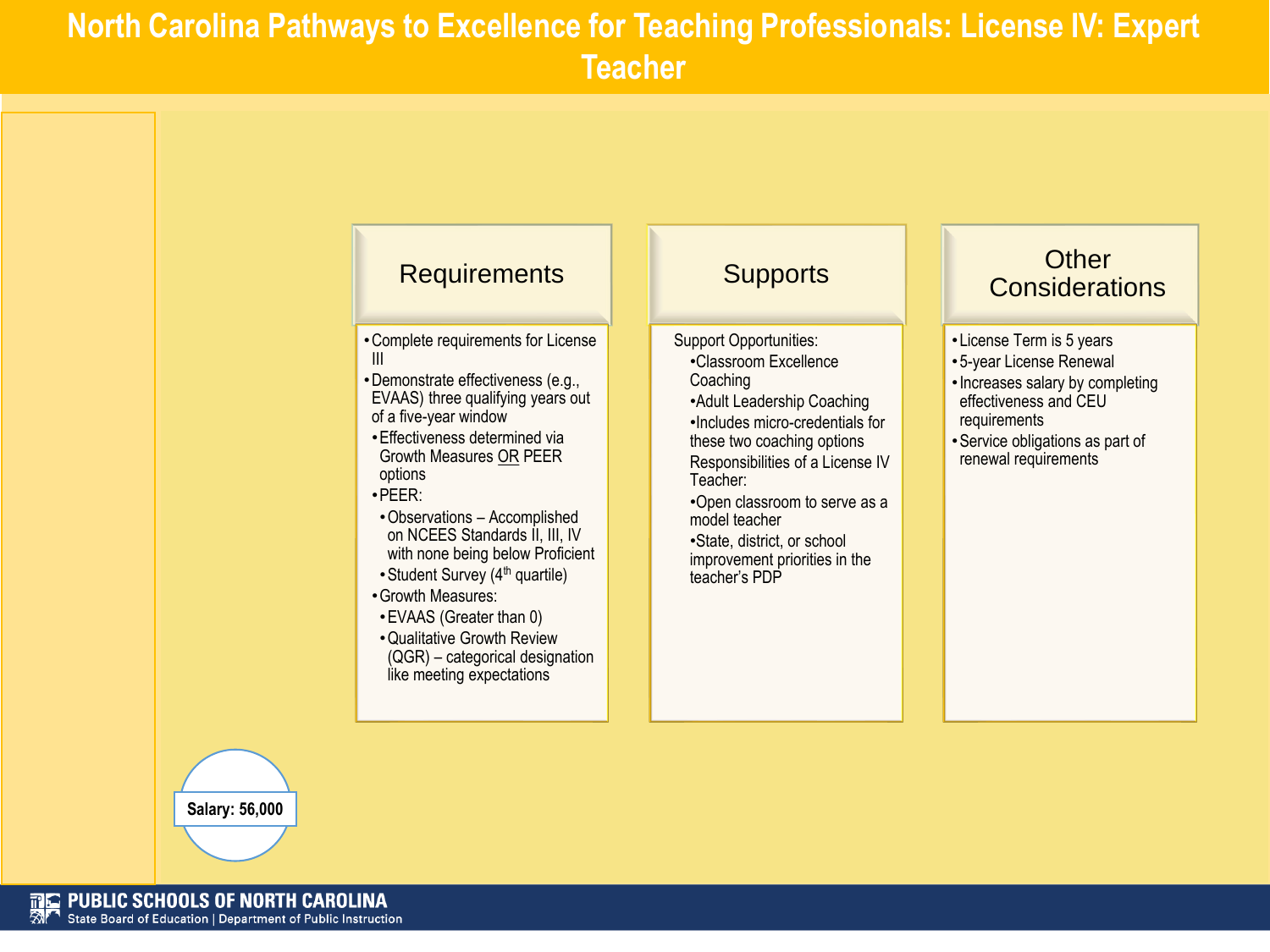